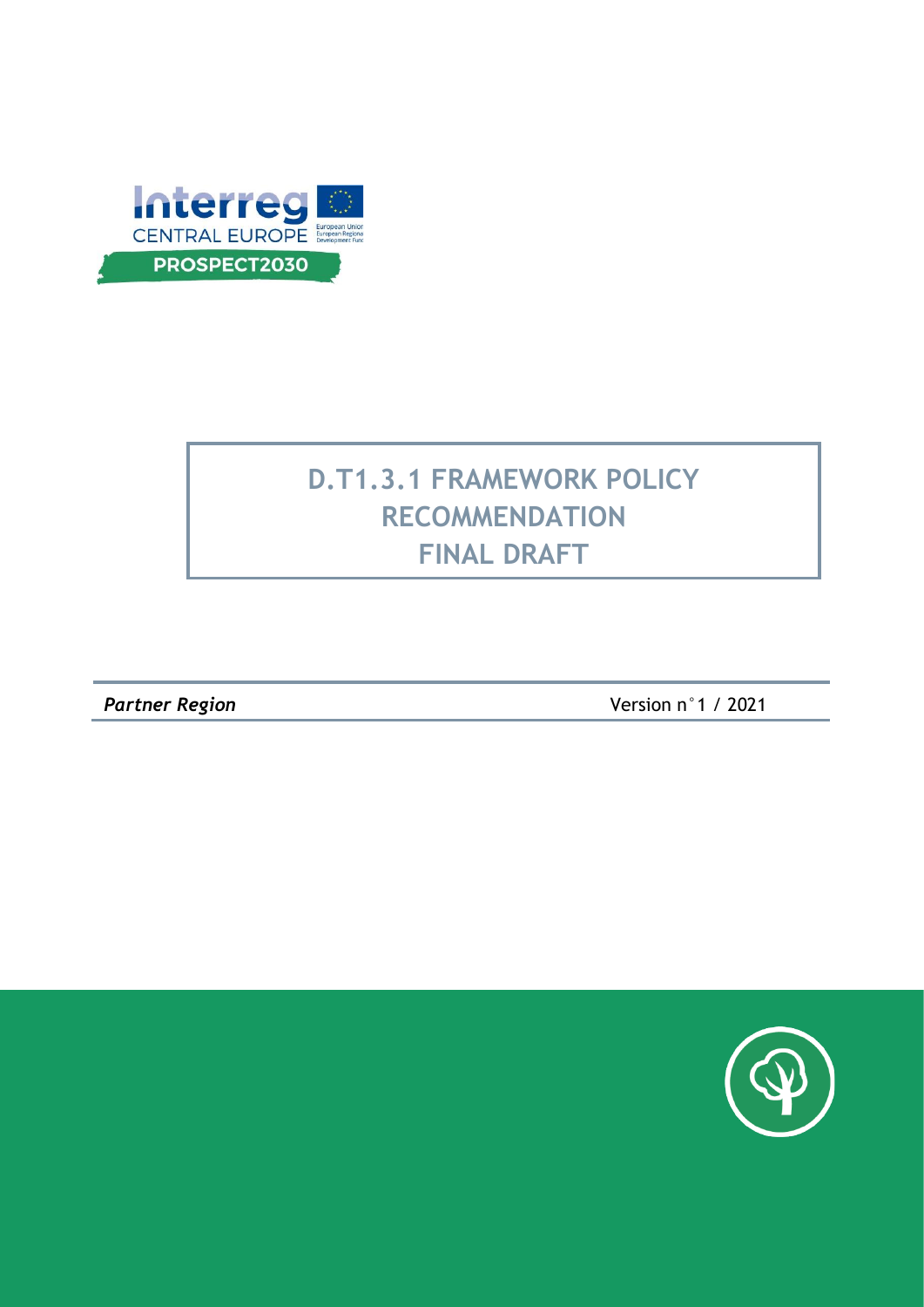



## Preface

Present Framework Policy Recommendation is a strategic document to be delivered for seven Partner Regions under the Project entitled "PROmoting regional Sustainable Policies on Energy and Climate change mitigation Towards 2030" funded by the Interreg CENTRAL EUROPE Programme under Thematic T1 "Assessment of availability and use of public funds supporting climate change mitigation".

| Programme<br>priority:        | 2. Cooperating on low-<br>carbon strategies<br>in<br><b>CENTRAL EUROPE</b>                                                           |
|-------------------------------|--------------------------------------------------------------------------------------------------------------------------------------|
| Specific objective:           | 2.2 To improve territorial<br>based low-carbon energy<br>planning strategies and<br>policies supporting climate<br>change mitigation |
| Project acronym:              | Prospect2030                                                                                                                         |
| Project index<br>number:      | CE1373                                                                                                                               |
| Lead partner:                 | Piemonte Region                                                                                                                      |
| Project start date:           | 01.04.2019                                                                                                                           |
| Project end date:             | 31.12.2021                                                                                                                           |
| <b>Deliverable</b><br>number: | D.T1.3.1                                                                                                                             |
| Prepared by:                  | AACM (PP8)                                                                                                                           |
| Date:                         | 11.10.2021 (Draft)<br>25.11.2021 (Final draft)                                                                                       |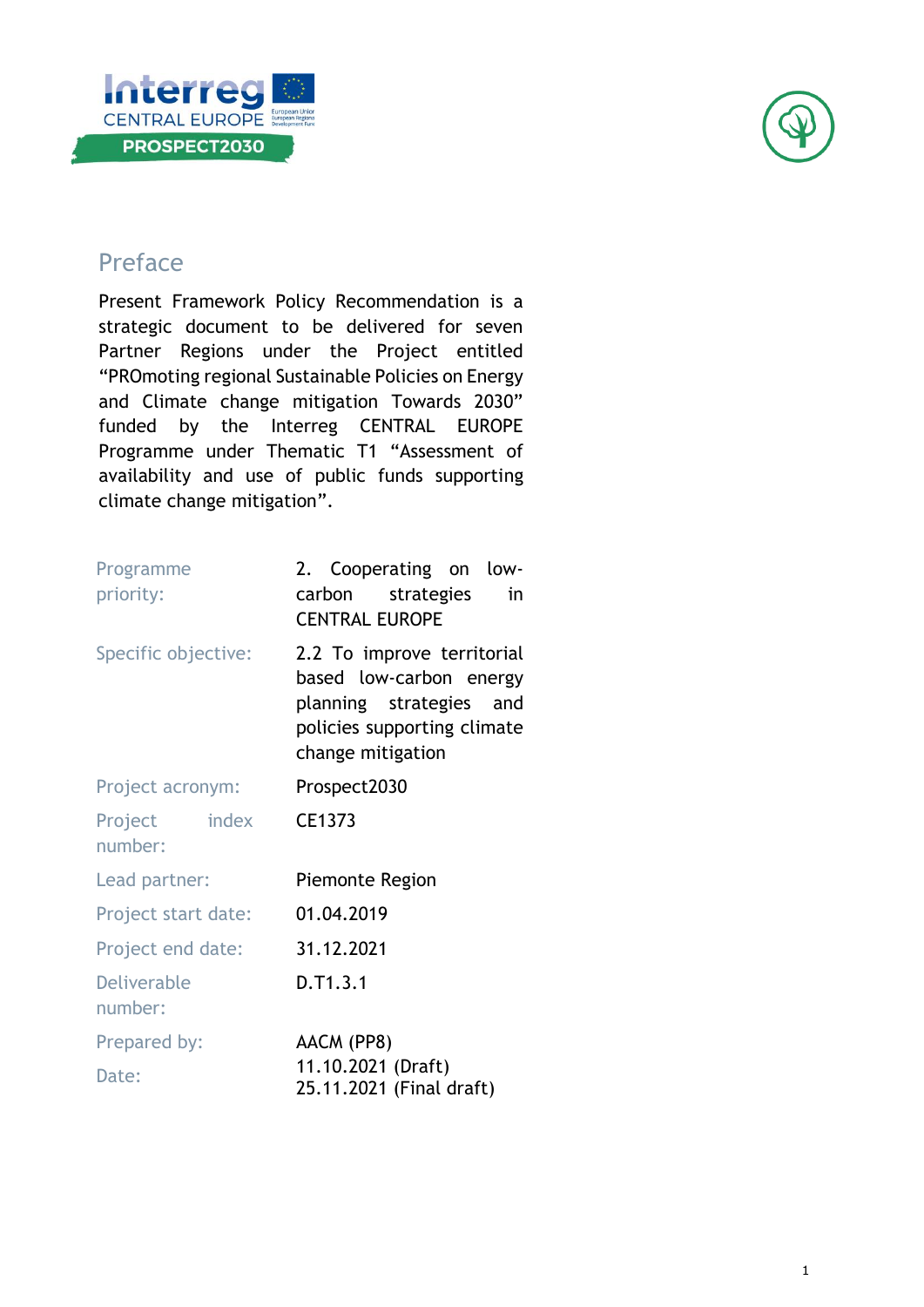



**Partners involved**



PP8



All PPs

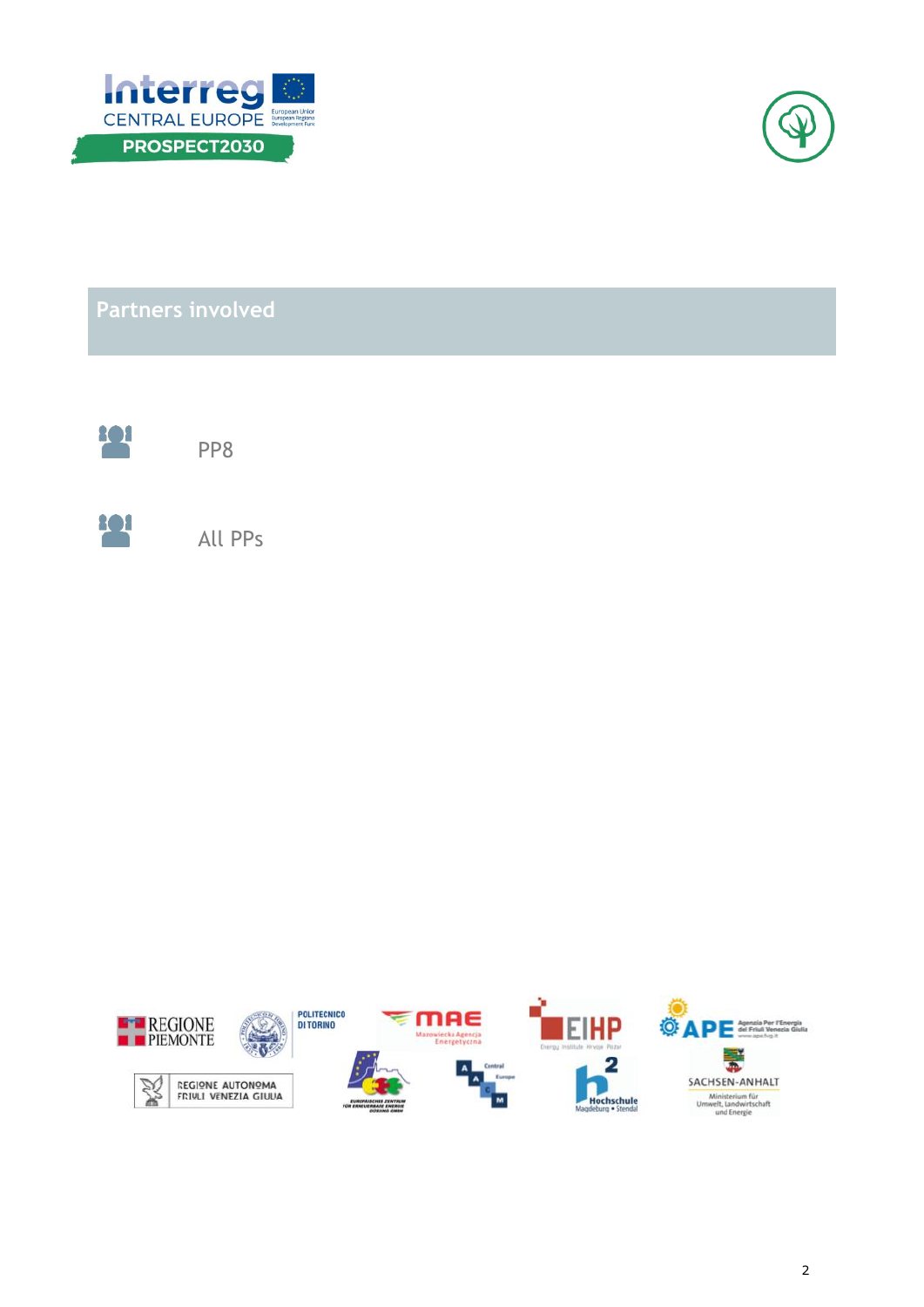



## **Table of Contents**

| 3.1.1. Maintaining cross-European, transregional and interregional cooperation as a resource for     |
|------------------------------------------------------------------------------------------------------|
| exchange of knowledge and replication of best practices to promote the green economic                |
|                                                                                                      |
|                                                                                                      |
|                                                                                                      |
|                                                                                                      |
|                                                                                                      |
| 4.1.1. Evaluation of results of the European transnational projects and their dissemination 8        |
|                                                                                                      |
| 4.2.1. Coordination of Europe-wide high voltage power corridors and better integration of            |
|                                                                                                      |
|                                                                                                      |
|                                                                                                      |
| 5.1.1. Ensure more targeted programming of ERDF funds at national level to better respond to         |
|                                                                                                      |
| 5.1.2. Ensuring better access to energy data in order to facilitate energy and climate planning at   |
|                                                                                                      |
| 5.1.3. Creating more favourable fiscal environment for energy efficiency and renewable               |
|                                                                                                      |
|                                                                                                      |
|                                                                                                      |
|                                                                                                      |
| 5.2.1. Promotion of energy efficiency of buildings and building integrated renewables  15            |
| 5.2.2. ESCO/EPC to the energy retrofit of public buildings and infrastructure  16                    |
| 5.2.3. Improving the energy efficiency and promotion of climate consciousness in the SME sector . 17 |
|                                                                                                      |
|                                                                                                      |
|                                                                                                      |
|                                                                                                      |
|                                                                                                      |
|                                                                                                      |
|                                                                                                      |
|                                                                                                      |
|                                                                                                      |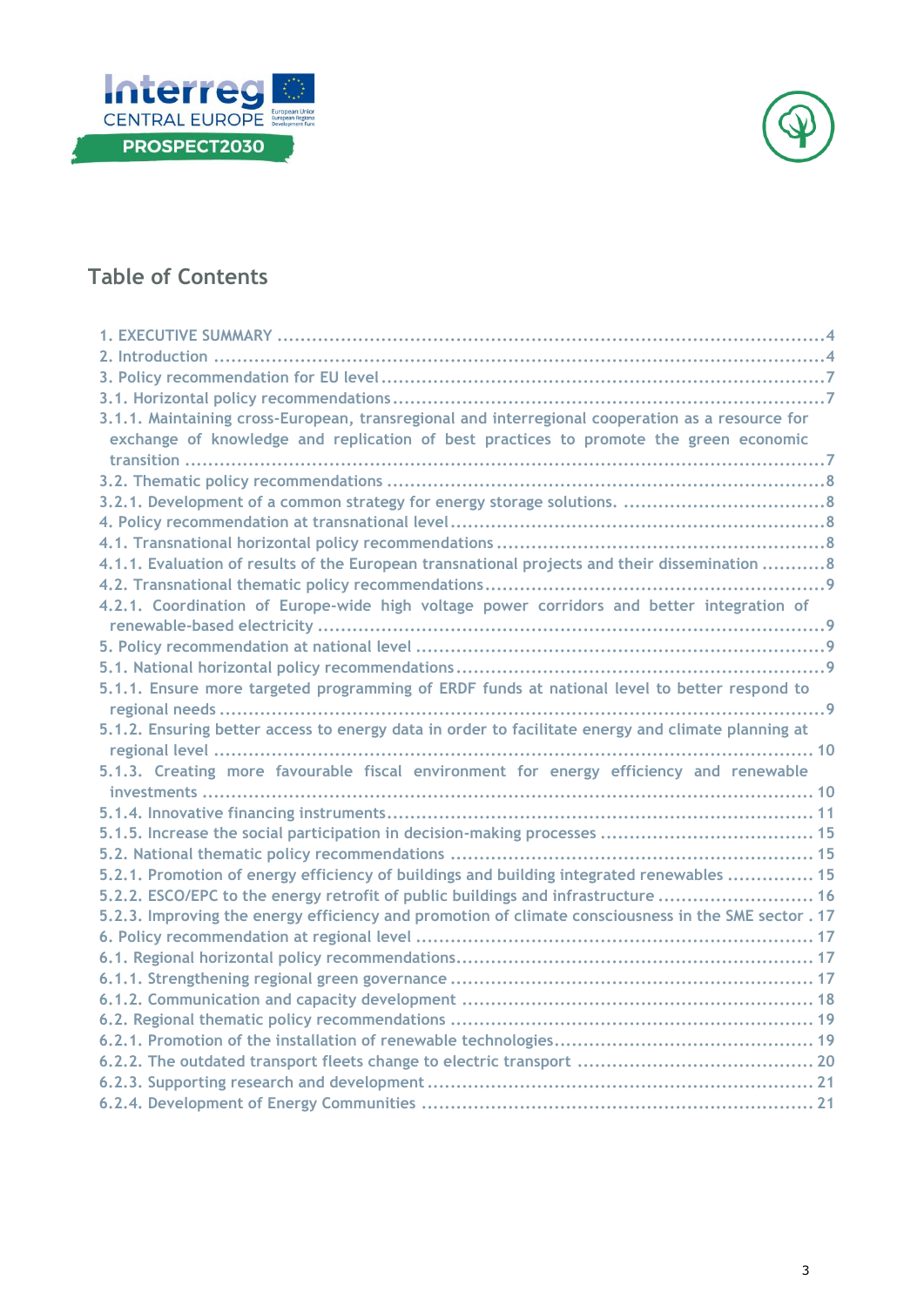



## <span id="page-4-0"></span>**1. EXECUTIVE SUMMARY**

Present document is a key deliverable developed by seven PROSPECT2030 Partner Regions under the Project entitled "PROmoting regional Sustainable Policies on Energy and Climate change mitigation Towards 2030" funded by the Interreg CENTRAL EUROPE Programme under Thematic T1 "Assessment of availability and use of public funds supporting climate change mitigation".

The overall output of this paper is a set of policy recommendations on the use of public funds for climate change mitigation at four territorial levels, i.e., European Union, transnational, national and regional levels. One recommendation was formulated at the European Union level, two recommendations at transnational level, seven recommendations at national level and six recommendations at regional level.

These recommendations are addressing relevant horizontal and thematic policy areas at each above territorial levels.

Overly, the policy recommendations aim to substantially contribute to the programming for 2021-2027 for climate change mitigation. They primarily target the decision-makers at EU, national and regional levels, but also the local administrations, nongovernmental organisations and other opinion leaders who may influence the programming for the next seven years.

## <span id="page-4-1"></span>**2. Introduction**

The present deliverable is part of the implementation of Thematic T1 "Assessment of availability and use of public funds supporting climate change mitigation" (T1) of PROSPECT2030 which aims to deliver policy recommendations for the decision-making on the use of public funds, in particular ERDF funding dedicated to support the green transition.

The policy recommendations aim to substantially contribute to the programming for 2021-2027 for climate change mitigation. They primarily target the decision-makers at EU, national and regional levels, but also the local administrations, non-governmental organisations and other opinion leaders who may influence the programming for the next seven years.

The overall objective of Thematic T1 "Assessment of availability and use of public funds supporting climate change mitigation" (T1) of PROSPECT2030 is to deliver policy recommendations for the decision-making on the use of public funds, in particular ERDF funding dedicated to support the green transition. Policy recommendations are developed at EU, macro-regional, national and regional levels.

Specifically, T1 aims to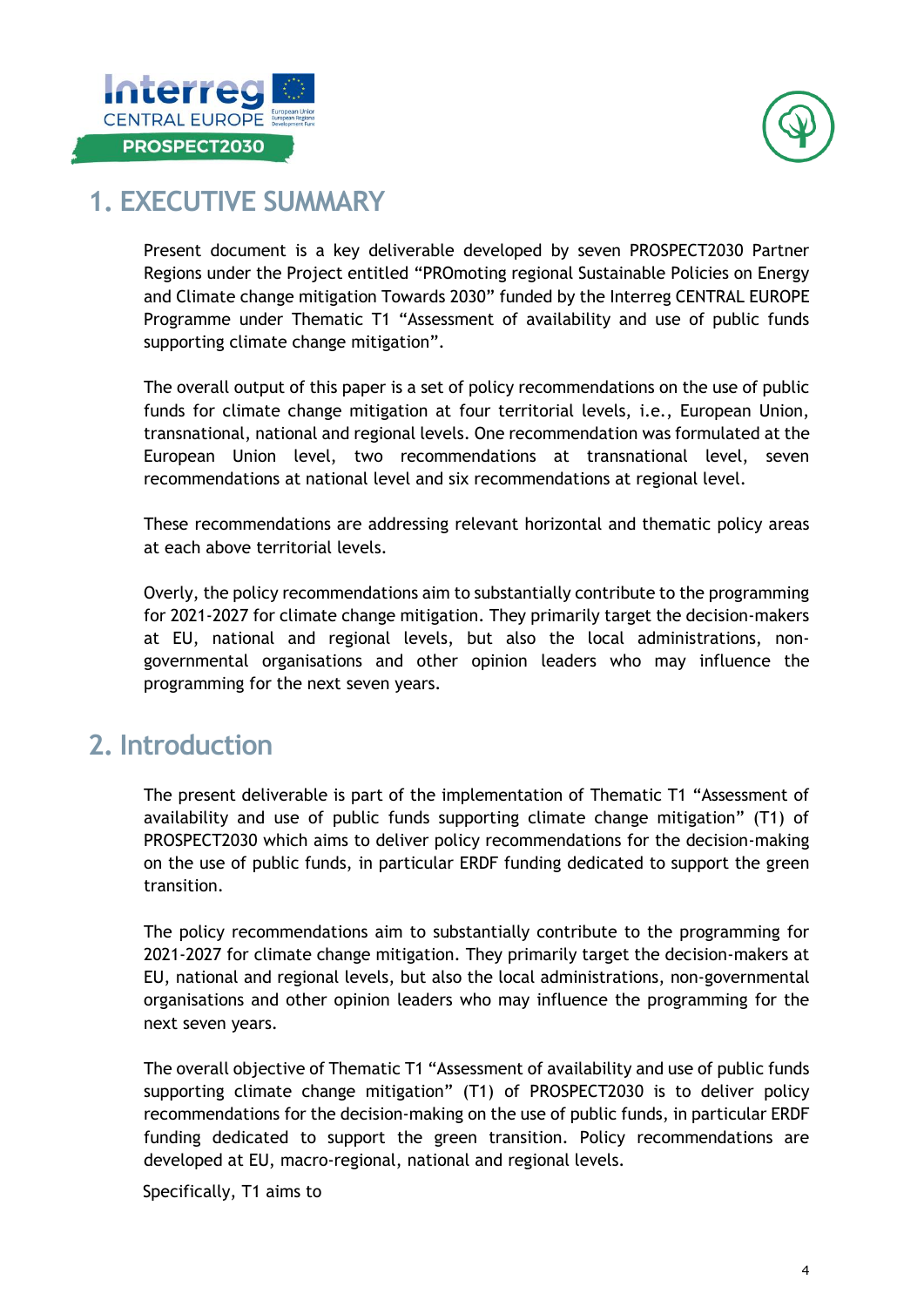



- I. conduct a structured assessment of the utilization of public funds instrumental in the area of the development of the low carbon sector in seven selected target regions of PROSPECT2030 over the 2014-20 programming period;
- II. based on individual reports developed by the Lead Partner (LP) and relevant Project Partners (PPs) develop a Synthesis Report;
- III. develop policy recommendations on the use of public funds for climate change mitigation, and thereby to provide policy inputs for the programming for 2021- 2027 in the area of green economic transition; and
- IV. subsequently adapt policy recommendations to fit the specific macro-regional strategies (EUSDR, EUSAIR, EUSBSR, EUSALP) of Central Europe.

The process of developing the framework policy recommendations is illustrated in the figure below. As the figure shows the sources of the framework policy recommendation are not limited to the assessment of the low-carbon funding made available within the 2014-2020 programming period, but also include the anticipated responses to the new strategic framework along the European Green Deal and the "Fit for 55%" Package and the financing planning in two dimensions, the Multiannual Financial Framework (2021- 2027) and the NextGeneration EU. Furthermore, the recommendations are incorporating results achieved to date by PROSPECT2030 under the complementary thematic work packages, in particular in terms energy regional planning and discussion with the framework of various types of training activities.



The priorities, measures and SWOT analyses identified by the Regional Energy Action Plans (REAPs) prepared for each target region in parallel (WP 2 "Energy Planning for low carbon economy transition"), were also an essential source of information to support the formulation of policy recommendations. The REAPs provide inputs in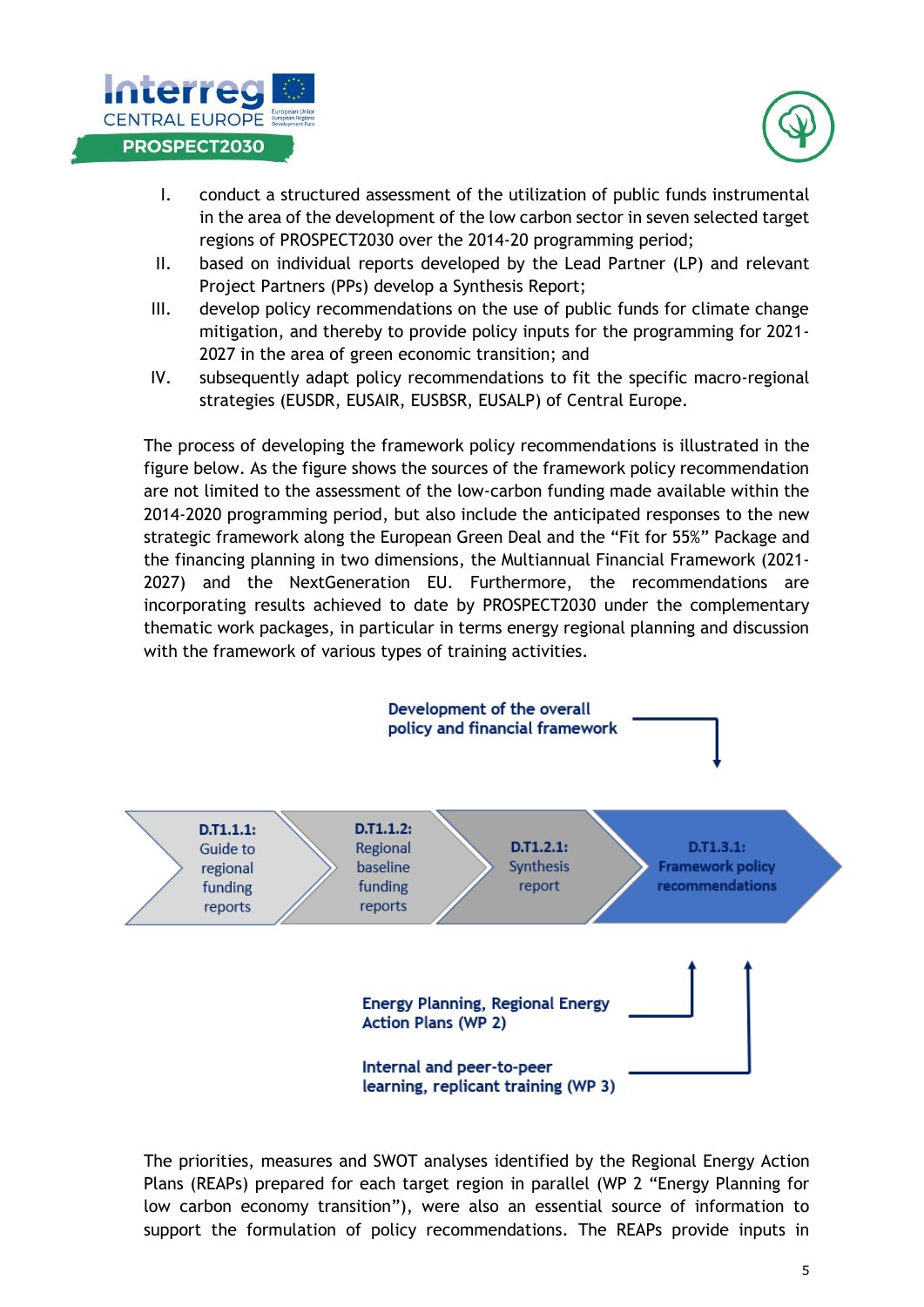



particular for phasing-in new focus areas within the energy and climate transition context as well as new or improved operational aspects.

When developing present paper, the lesson learnt, best practices and conclusions developed within the framework of the mutual and peer-to-peer learning and replicant training activities under WP 3 ("Mutual learning process and replication") are also taken into consideration in the process of formulating policy recommendations.

The overall output of this paper is policy recommendations on the prospective use of public funds for climate change mitigation at for territorial levels, i.e., European Union, transnational, national and regional levels. In the course of the assessment following horizontal and thematic policy objectives were identified and addressed at the above territorial levels.

| <b>Horizontal policy areas</b>   | <b>Thematic policy areas</b>              |
|----------------------------------|-------------------------------------------|
| Governance                       | Energy efficiency - public sector         |
| <b>Territorial coordination</b>  | Energy efficiency - residential<br>sector |
| <b>Regional Energy Planning</b>  | Energy efficiency - SME sector            |
| Programming                      | <b>District Heating System</b>            |
| Implementation                   | <b>Renewable Energy Sources</b>           |
| Monitoring                       | Transport/e-mobility                      |
| <b>Ex-post evaluation</b>        | Gas grid                                  |
| Energy data                      | Electric grid / smart grid                |
| <b>Finance</b>                   | <b>Energy storage</b>                     |
| Stakeholders' engagement         | <b>Energy communities</b>                 |
| <b>Awareness rising</b>          | <b>Research and development</b>           |
| <b>Communication, Networking</b> | Waste management/waste to<br>energy       |
| <b>Best practice</b>             |                                           |
| <b>Training</b>                  |                                           |

The key questions posed to identify the policy recommendations include in particular the following.

- Are the rationale and challenges of the energy transition process adequately communicated? Is there space for improving the public awareness?
- What is the social acceptance of renewable investments? Are appropriate measures required in this respect?
- Are local stakeholders appropriately engaged?
- Are regional green governance structures in place? Where are the gaps?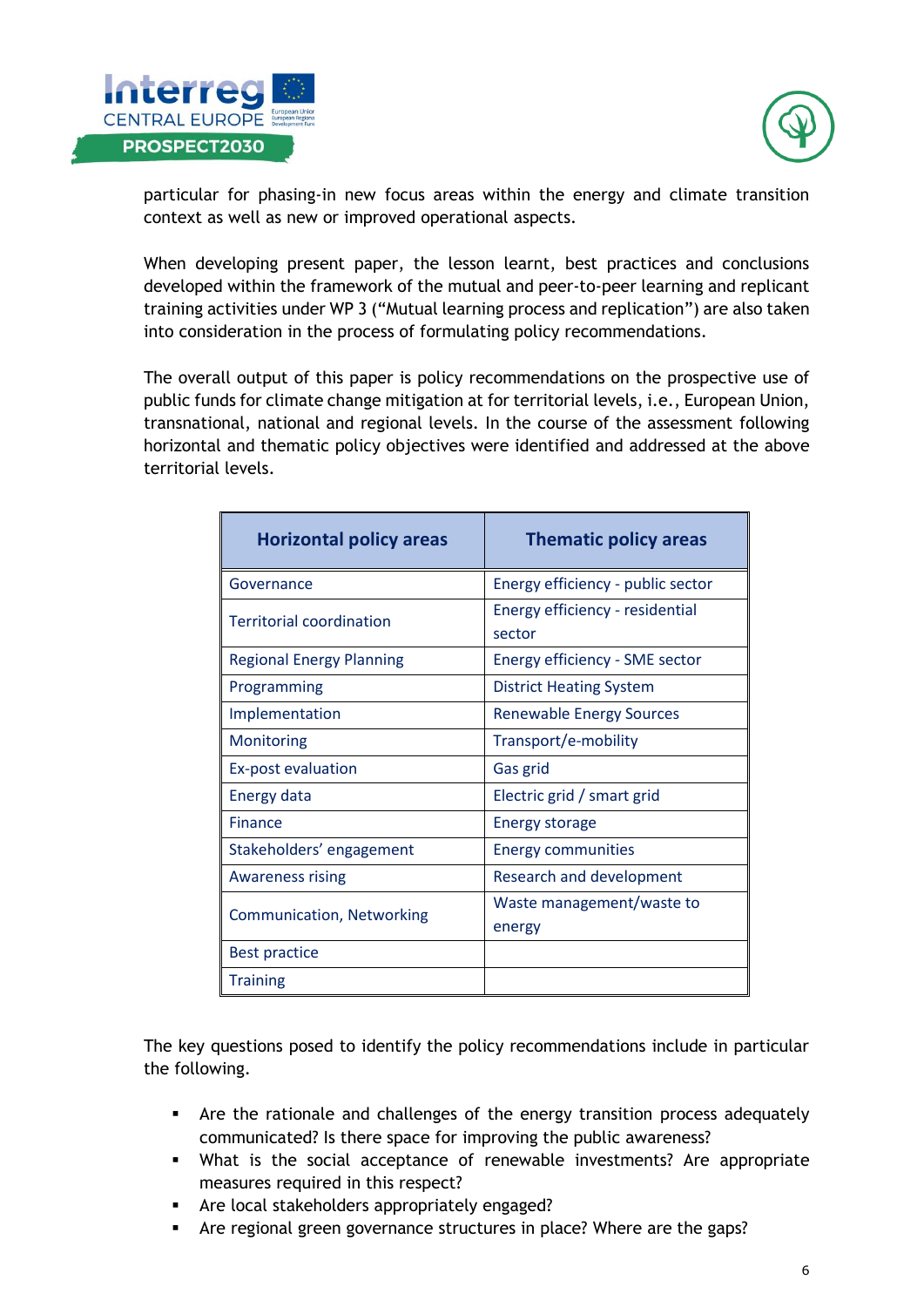



- **EXEC** Regional strategy formulation and programming are supported by adequately national governments?
- Are there sufficient data to profoundly support programming activities and the utilization of public grants?
- Appropriateness of low-carbon funding policies (KPIs properly set, are regional demands met by national governments, do regional and national priorities form a cohesive framework?)
- What are the key areas in the low-carbon sector where transnational cooperation can bring a tangible added value to the cooperation between European region?
- What is the focus of capacity development needs?
- What kind of platforms, tool, guides are deemed necessary to support the decision-making at various levels (i.e., policy, programming, investments)?
- How to characterise administrative procedures and institutions involved in the delivery of the funds to final beneficiaries (supportive, transparent, central/local levels, etc…)?
- What are the key targets for energy efficiency and renewable investments?
- What energy saving options are present?
- **EXECT** What is the efficiency of the use of public funds (resource efficiency, leveraging private funds)?
- What kind of innovative finance techniques are planned by the regions?
- What innovative cooperation networks are built to strengthen the regional/local energy independence?
- How the environmental/climate impacts (e.g., life cycle analysis) and economic viability of the use of public fund?
- What are the key research and innovation targets?

## <span id="page-7-0"></span>**3. Policy recommendation for EU level**

### <span id="page-7-1"></span>**3.1. Horizontal policy recommendations**

<span id="page-7-2"></span>**3.1.1. Maintaining cross-European, transregional and interregional cooperation as a resource for exchange of knowledge and replication of best practices to promote the green economic transition** 

The experience of Interreg PROSPECT2030 well demonstrates that further strengthening the information and knowledge exchange at European level brings tangible added value for project developers and project partners of various kind. The economic and social similarities and disparities between the European regions, the highly diverse characteristics and potentials of the regions coupled with specific challenges of financing, call for various specific innovative solutions among others in the green transition process. The impacts of the climate change require a rapid response from the European regions which can be successfully triggered by the efficient knowledge exchange and transfer.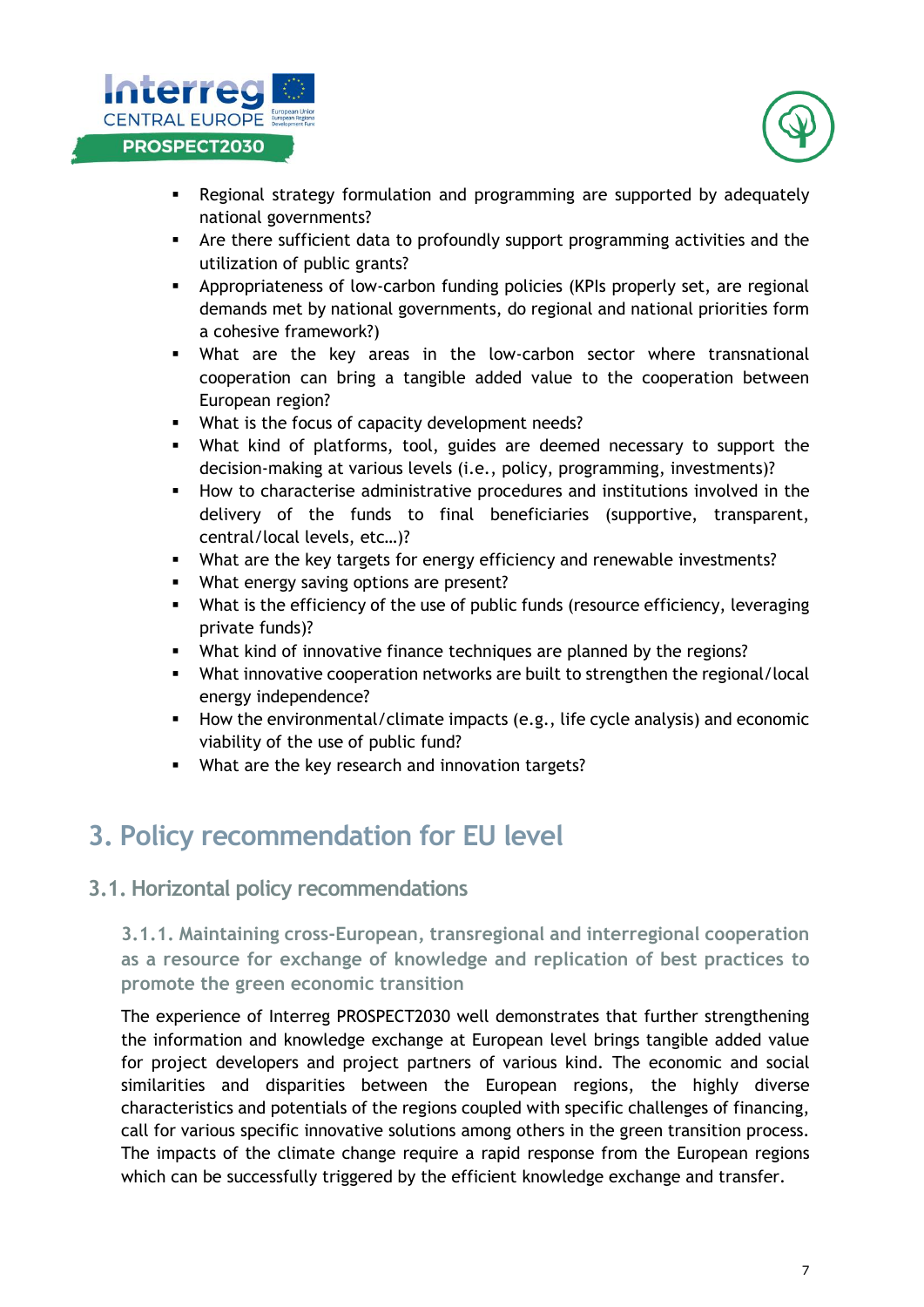



The valuable topics of common interest identified and explored within the framework of the PROSPECT2030 project include among others experience on regional energy planning methodology, modalities for efficient use of public funding, alternative fuels, energy storage solutions, one-stop-shop organizational models enhancing energy retrofits of residential buildings, stakeholder engagement techniques, innovative finance solutions. Based on the interest showed by the project partners including the associated partners of the project as wells by the large number of replicant partners, it appears that there is still an enormous space for learning from each other's experience, approaches, best practices and replicable solutions, and this mutual learning process substantially facilitates the building a more cohesive European future.

## <span id="page-8-0"></span>**3.2. Thematic policy recommendations**

#### <span id="page-8-1"></span>**3.2.1. Development of a common strategy for energy storage solutions.**

Energy storage systems allow to store thermal or electric energy generated by volatile RES. Among the energy storage technologies, the conversion and storing of electric power into hydrogen (or methane) will allow to transfer to long distance power generated by RES (i.e. off-shore wind farms) by the use of the natural gas infrastructures (i.e. caverns, compressors, pipe-line). A common European Strategy for storing RES power as green hydrogen or green methane is recommended for increasing the security of supply, the resilience of the whole energy systems (electric, gas and thermal) and accelerate to the energy transition.

## <span id="page-8-2"></span>**4. Policy recommendation at transnational level**

## <span id="page-8-3"></span>**4.1. Transnational horizontal policy recommendations**

#### <span id="page-8-4"></span>**4.1.1. Evaluation of results of the European transnational projects and their dissemination**

There is a need for a more systematic and user-friendly evaluation of ERDF financing in transnational projects and the subsequent dissemination of the results in order to ensure that the results, conclusion and lessons learnt can be accessed, adopted or replicated by the widest possible audience, as well as to maximise the resource efficiency of the mobilized public funding.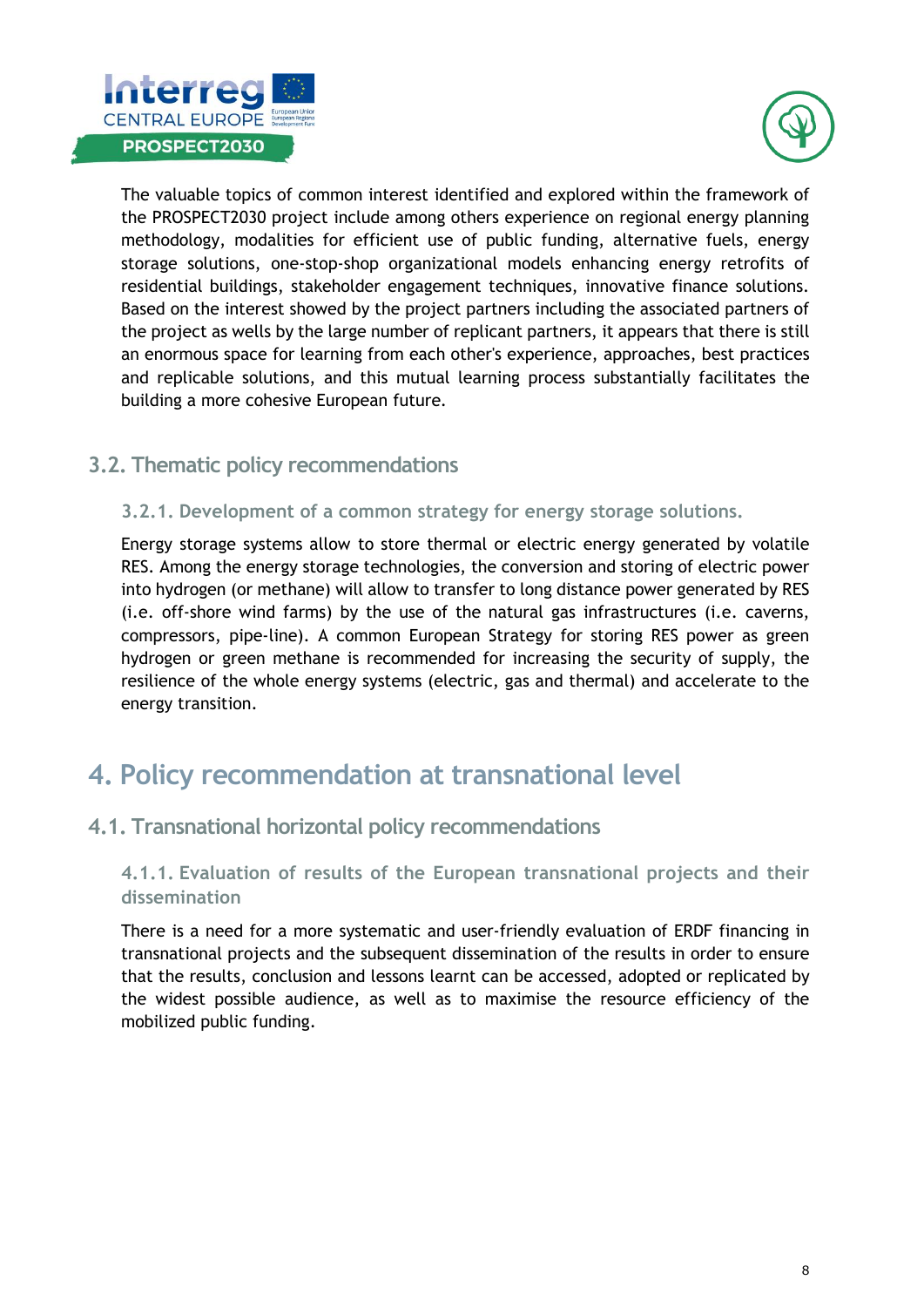



## <span id="page-9-0"></span>**4.2. Transnational thematic policy recommendations**

<span id="page-9-1"></span>**4.2.1. Coordination of Europe-wide high voltage power corridors and better integration of renewable-based electricity** 

European energy policy aims to increase the contribution of renewable energy sources and create a pan-European competitive electricity market. Flexible, automated, participatory and renewable grids are the future of energy systems.

Europe is currently in the process of preparing a top-down approach to support the planning of a future pan-European power system that includes prioritised electricity highways or corridors that have the capability to address European and national energy targets, climate change policies and market requirements until 2050. In order to achieve these objectives, a pan-European power system is required to facilitate the future transport of electricity generated from renewable energy sources, over long distances to the load centres via Electricity Highway Systems.

It is essential to identify appropriate scenarios considering all relevant political, technical, financial and socio-economic aspects at transnational, national and regional levels. Furthermore, focused incentives are required to better monitor the load of the distribution networks, transformer substations, calculation of losses in the distribution network, detecting and reducing losses in the grid, and to ensure better maintenance of the distribution networks. Besides the technical aspects, it is also an urging need to pay higher attention to decentralized power generation, the coordination of energy production and utilization at local level as well as the innovative energy storage options. Social structures such as Energy Communities or co-ownership of small and medium-size plants may engage private citizens and small companies, that can now produce, share and sell their energy with an unforeseen independency.

## <span id="page-9-2"></span>**5. Policy recommendation at national level**

## <span id="page-9-3"></span>**5.1. National horizontal policy recommendations**

### <span id="page-9-4"></span>**5.1.1. Ensure more targeted programming of ERDF funds at national level to better respond to regional needs**

The programming of decentralized EU Structural and Investment Funds (ESIF) including ERDF funding in the participating countries varies in the participating countries between a one-tier (national) and two-tier (national/federal/regional) structures. The programming at national level is only able to meet to specific regional needs to a limited extent, only. Even in countries where a two-tier programming structure exists and the regions manage own dedicated ERDF resources, improved cohesion and complementarity between national and regional priorities and associated measures are required in order optimize the efficiency of the utilization of the public funding. To ensure appropriate response to the regional/local development needs is even more complicated if the programming is performed at national level, only.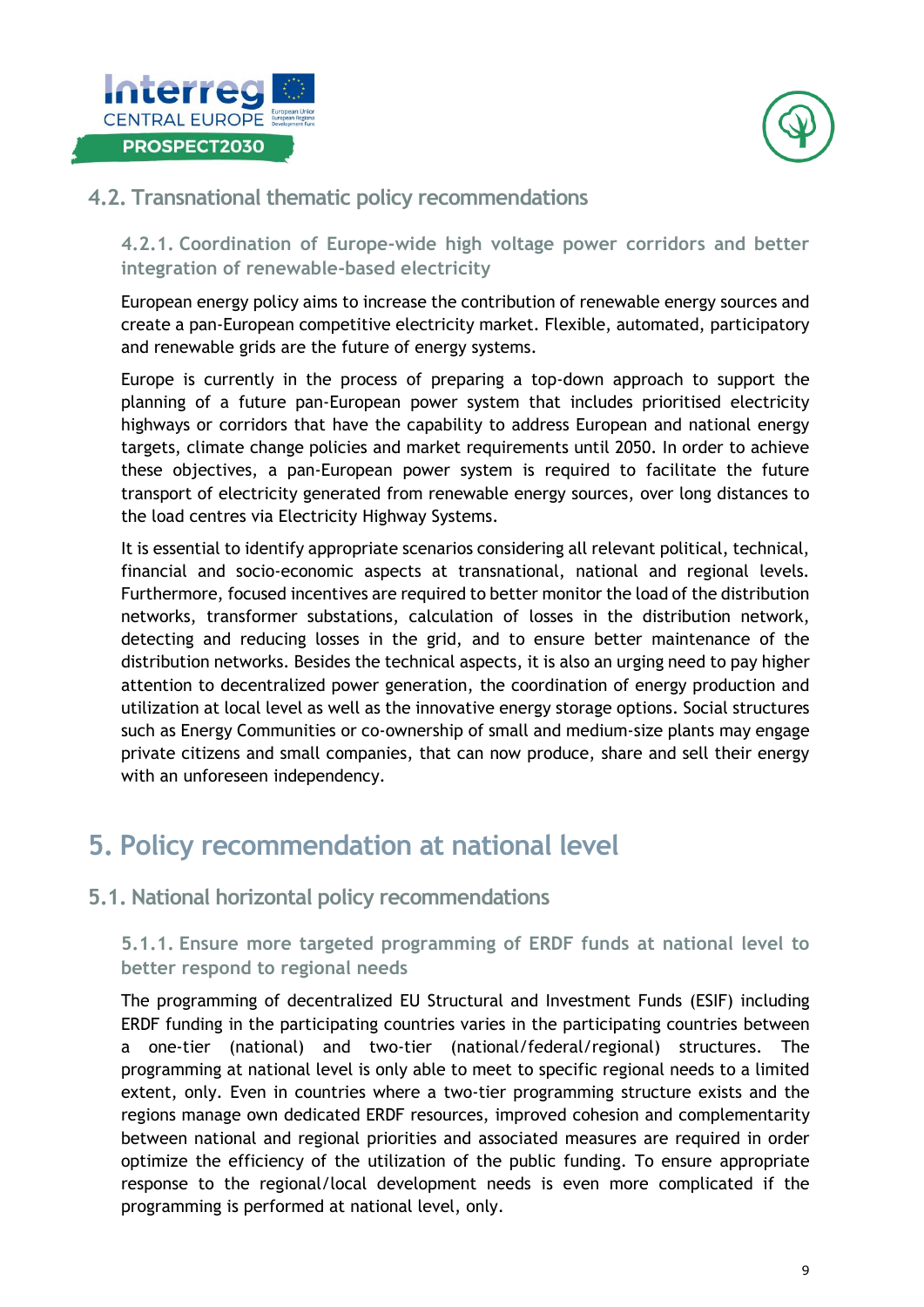



It is therefore recommended to strengthen the regional programming structures and capacities, or create and appropriately resource those structures. The proper communication of well-justified specific regional needs and initiatives to the government actors is essential in order to ensure that the national measures better and more cohesively integrate them.

### <span id="page-10-0"></span>**5.1.2. Ensuring better access to energy data in order to facilitate energy and climate planning at regional level**

The Project Partners PROSPECT2030 in general concluded that no comprehensive data in sufficient detail is available at national level that could efficiently support the European regions in formulating their regional energy and climate strategies and related measures.

It is recommended to dedicate more efforts and national resources to more comprehensively publish energy and climate related data and baseline assessment on public domain in order to facilitate. It is furthermore suggested to address the resource efficiency of (EU, national and regional) public grants with key performance indicators such as to what extent specific types of low-carbon investments are capable to mobilise private financial resources as well as what are the investment costs of generation of unit energy by the various renewable solutions.

<span id="page-10-1"></span>**5.1.3. Creating more favourable fiscal environment for energy efficiency and renewable investments** 

#### **Austria**

#### *Tax for motor vehicles*

The standard consumption tax (Normverbrauchsabgabe [NoVA]) is part of the Austrian tax model for motor vehicles. It is a percentage surcharge on the purchase price or fair market value that depends on  $CO<sub>2</sub>$  emissions and is payable on the purchase or import of certain motor vehicles. The NoVA is due when a motor vehicle is placed on the market in Austria for the first time. Motor vehicles that do not emit  $CO<sub>2</sub>$  due to their type of drive (e.g. electric and hydrogen) are exempt from the NoVA. The calculation is based on the  $CO<sub>2</sub>$ emission value in grams  $CO<sub>2</sub>/km$  according to WLTP (Worldwide harmonised Light vehicles Test Procedure) minus 112 grams. The maximum tax rate is 50%. If a vehicle has  $CO<sub>2</sub>$ emissions exceeding 200 g/km, the tax for the  $CO<sub>2</sub>$  emissions exceeding the limit of 200 g/km is increased by 50 euros per g/km (so-called "malus"). It is recommended to maintain the taxation scheme.

#### **Hungary**

#### *VAT regulations for energy retrofit of buildings*

The current VAT charging system provides a non-competitive taxation environment for the renovation of residential buildings in Hungary. In order to promote the construction of new, energy efficient residential buildings, a preferential VAT rate of 5% is applied for the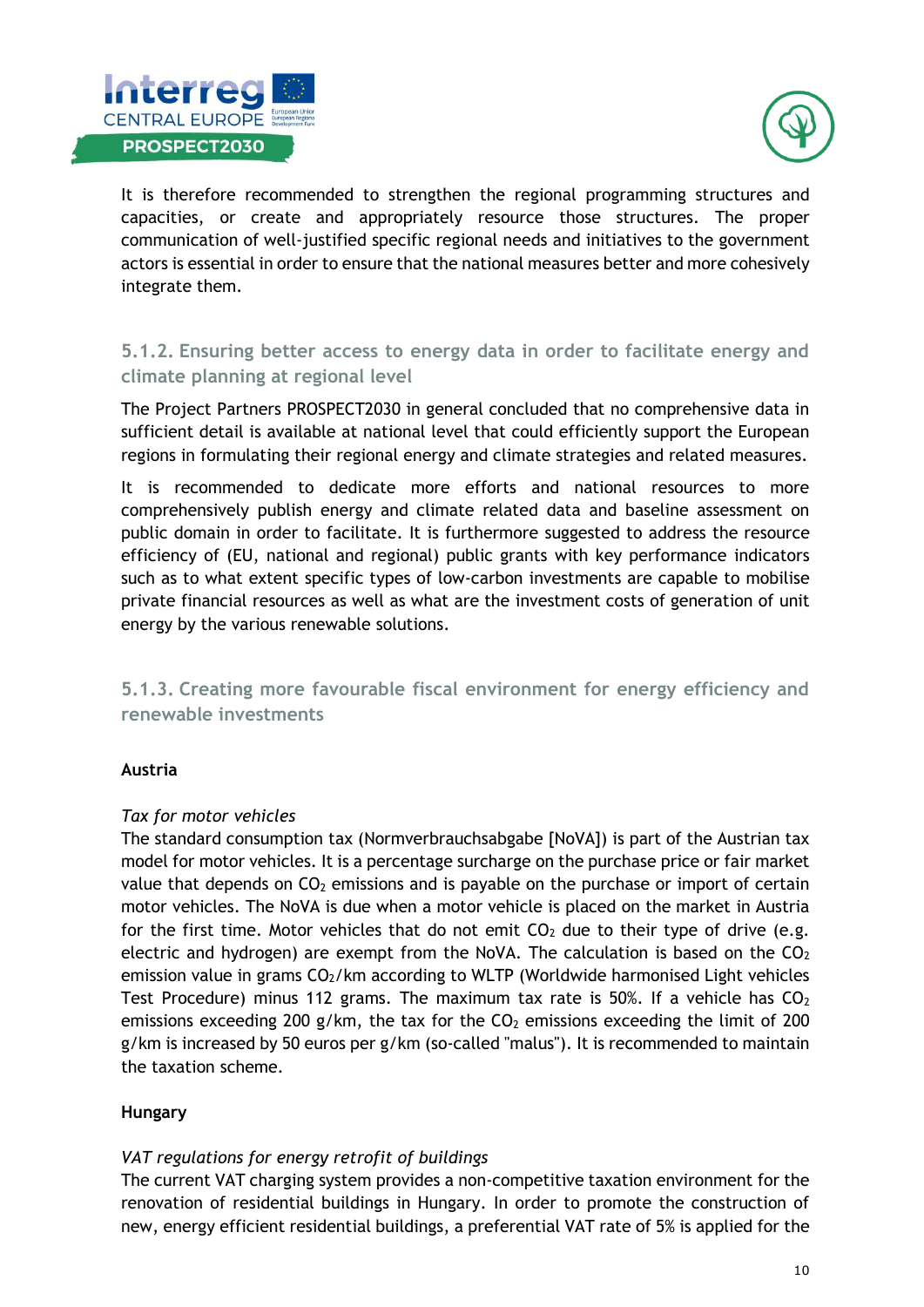



construction of new residential buildings, whilst the VAT rate applicable for the renovation of old residential buildings remains the standard 27%. It is recommended to provide the same financial footing to the construction of new and renovation of old buildings in the residential building segment.

#### **Italy**

#### *"Superbonus" scheme*

In May 2020, the Italian Government issued urgent legislation to assist with the recovery of the Italian economy, following the unprecedented shock of the covid-19 pandemic. The so-called "Superbonus" tax credit is intended to cover 110% of the costs of energy efficiency and structural seismic improvements of Italian properties to help with the recovery of the economy and in the process, ensuring tax compliance in the local building industry. This tax credit can be set against tax liabilities of the relevant property owner, over five years, in five equal annual instalments. This tax legislation is complex and still evolving. It has been amended by subsequent legislation and its interpretation is progressing with Italian Revenue circulars and regulations. There are still some gaps to be filled and no doubt new issues/gaps will arise in future, but is a real opportunity for Italian property owners recommended to further pursue.

#### <span id="page-11-0"></span>**5.1.4. Innovative financing instruments**

#### **Hungary**

#### *ESCO/EPC framework*

The Law on energy efficiency (Law No. LVII/2015) defines the ESCO/EPC concepts, according to which energy service companies are enterprises providing energy efficiency services or other energy efficiency improvement measures including the up-front investment and related operation, maintenance and system control, that lead to verifiable or measurable energy efficiency improvements or savings in primary energy use.

The National Energy and Climate Plan and the National Energy Strategy 2030 (with an outlook to 2040) reiterated the need to encourage ESCO solutions in the SME sector, public institutions, and in residential buildings. Currently, there is only a limited guidance for EPCs. To carry out an EPC project, the provisions of the Law on the public procurements (Law No. CXLIII/2015) are generally applied, as well as the Law on concession (Law No. XVI/1991) in some cases.

More strategic and practical guidance is required to optimize the blending of grant and ESCO finance in energy efficiency and renewable projects and to launch exemplary projects and disseminate best practices.

#### *Risk-sharing instrument for geothermal projects*

Hungary and especially the Southern Great Plain have very favourable geothermal conditions. The unpredictable risks associated with the development of geothermal production and injection wells, is identified as the major barrier for geothermal investments. These geological, technical and in some cases economic and social risks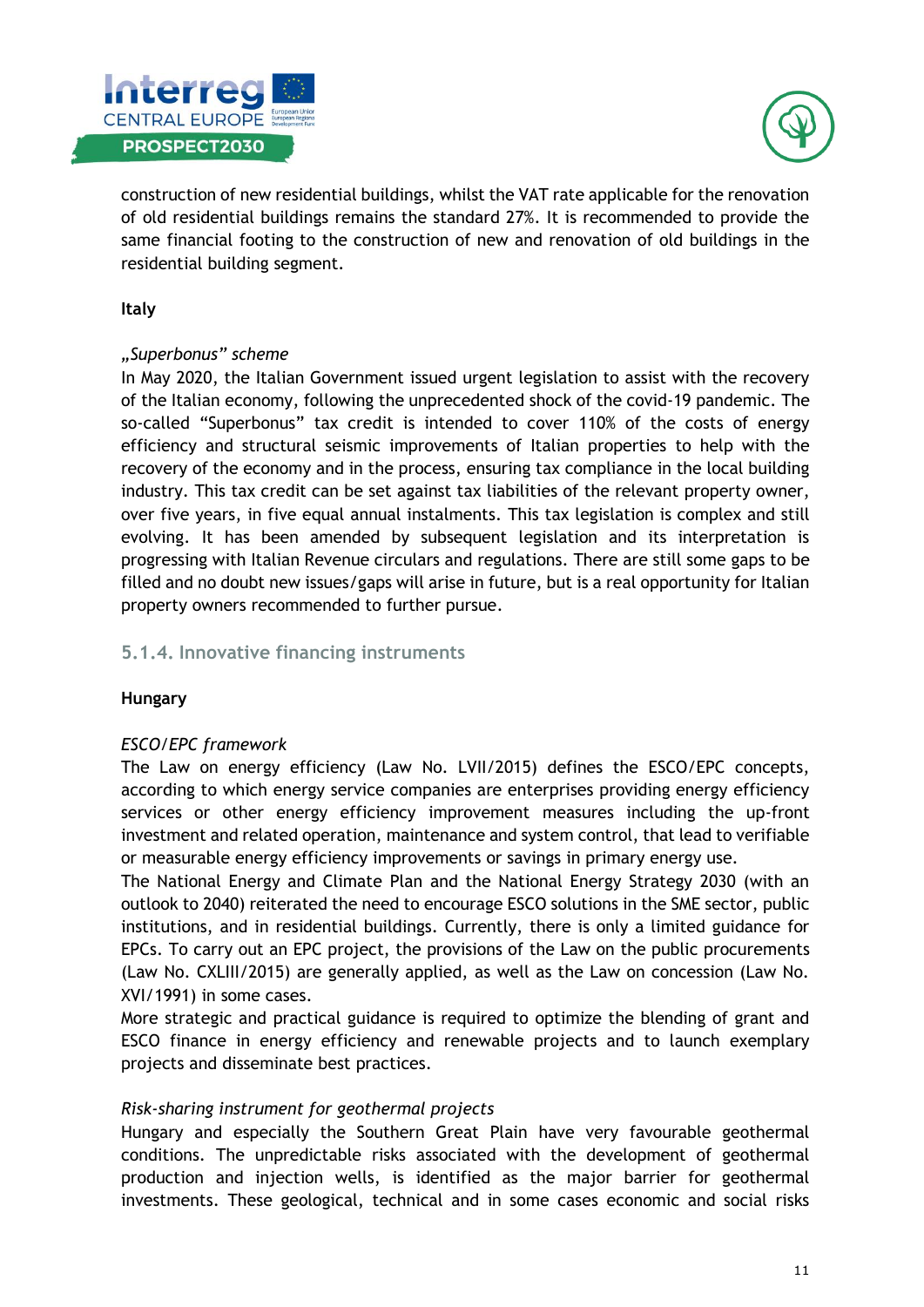



cannot be profoundly assessed by financiers, although successfully designed and implemented projects are in general financially viable.

Therefore, it is recommended to consider redirecting public funding to a publicly-financed geothermal risk-sharing/insurance instruments instead of grant-supported individual projects.

#### **Poland**

#### *EPCs*

The terms of EPC may have in Poland double mining:

 $EPC(1)$  - Engineering, Procurement  $\hat{a}$  Construction contracting, defines total contractor responsibility for project execution – in this document to avoid confusion we will use the term of EPCC;

EPC(2) – Energy Performance Contracting defines the purpose and goals of modernization contracting, which mostly calls for EPCC type of contracting responsibility range, in this case further down we will continue to apply the term of EPC;

EPC may be applicable for both types of clients: - public as well as private. Total scope of responsibility for contract execution (engineering, procurement & construction) is assigned to the contractor except an early design development stage which specifies investment program, feasibility study, contracting conditions and financing – the stage of tender documentation development. Energy Performance Contracting aims mainly for energy economy improvement by lowering energy demand and consumption in buildings, city building districts and industrial installation.

Public clients are usually unable to develop necessary for EPC documentation which specifies energy performance targets and project technical vision, feasibility study, financing and contract documentation – so called the early design stage documentation. Usually, they call for support to external auditing firms which as an early design stage contractor support the client in modernization processes.

The large scales of EPC usually are financed by consortia of Investment Funds and Banks. In case of public firms EPC can be financed from Public Support mechanisms. The EPC early design phase is usually financed out of bank credits.

#### *Public-private partnerships (PPP)*

Public-Private Partnership is a venture organized to address complex public projects due to technical (lack of expertise), financial (lack of financial resources – third party financing - TPF) or formal reasons. PPP is usually performed under long-term agreement – contract of which targets to modernize public infrastructure e.g.: EPC of public property infrastructure.

For public institutions as kindergartens, schools, universities and hospitals or local governments buildings it would be difficult to collect funds for modernization of their premises as well as to receive loans for improving energy performance of their premises, so an idea of financing modernizations out of energy savings had been developed in USA and spread out in Europe.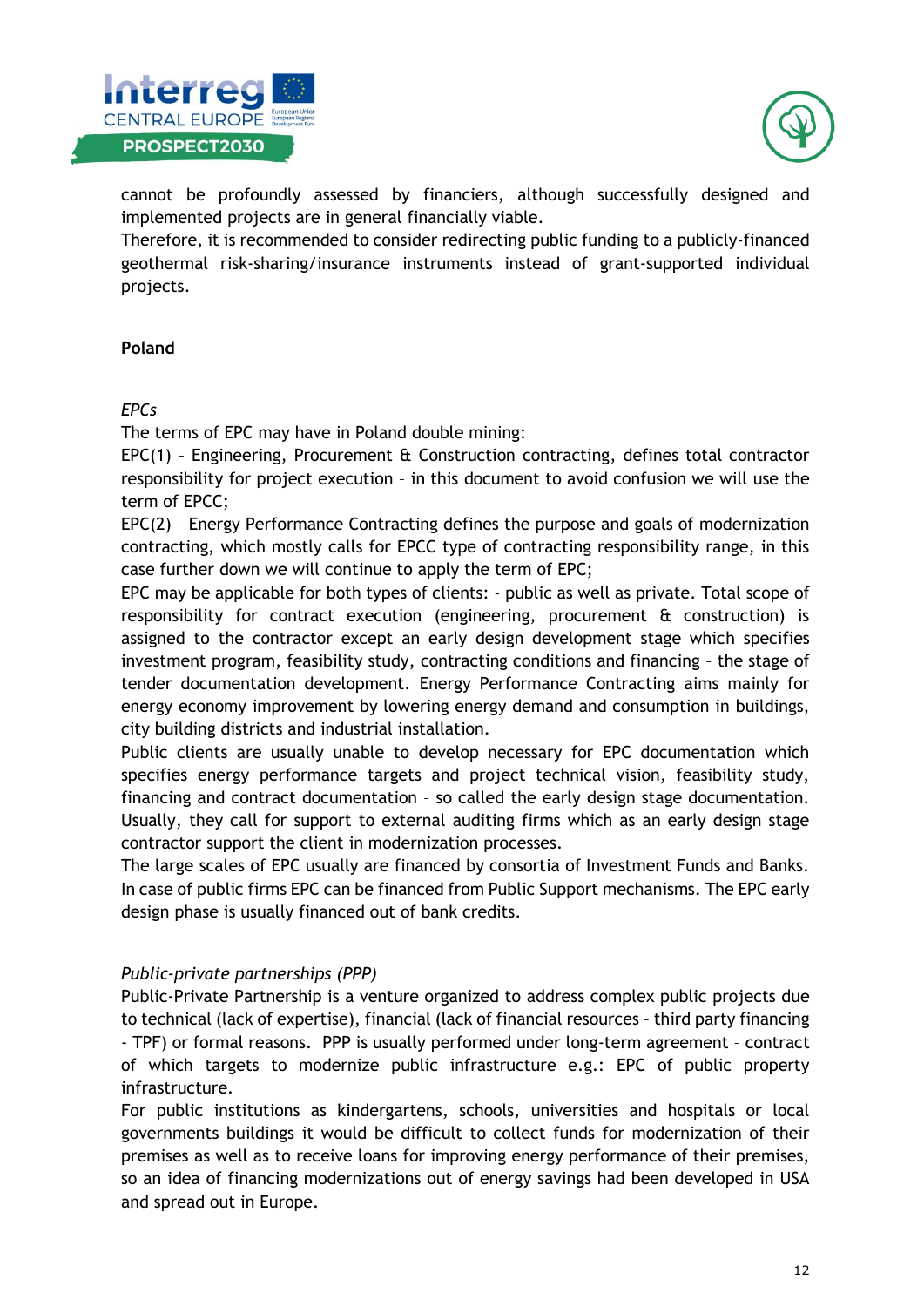



Public-Private Partnership also defines the type of contracting relation between public property owner and private contractor which rewards himself out of operational savings after modernization. The contractor that undertakes this type of activity is called an ESCO. Unfortunately, this term in Poland has double meaning. In ESCO mode contractors finance projects execution out of their own funds or out of banking loans usually not more than up to 80%. In this case, banks usually require good references and proven history of ESCO project execution from contractors. Depending on the project size, ESCO projects in Poland are financed by international banks in cooperation with Investment Funds, where they usually play roles of payment guarantors.

#### *Leasing of investments in energy efficiency and renewables*

PolSEFF was the first program among all GEFF (Green Energy Finance Facility) scheme implemented by the European Bank for Reconstruction and Development in other countries, which enabled investment financing through leasing. This form of financing turned out to be the most popular among Polish entrepreneurs. Approximately 70% of all investment projects carried out under PolSEFF were financed in the form of leasing. Basic causes explaining this result can be:

leasing has become a natural choice of entrepreneurs to finance the purchase of materials and equipment from the LEME list (List of Eligible Materials and Equipment);

simplified procedures and a very short time for the decision to grant a lease from the moment an entrepreneur applies for financing;

categories of materials and devices registered on the LEME list were co-created with leasing institutions that were aware of the needs of small and medium-sized enterprises.

Leasing also proved to be the optimal form of financing the purchase of products registered on the LEME list (preferred by suppliers who, while promoting products covered by the PolSEFF program, also promoted the entire program).

#### *Crowdfunding*

Crowdfunding (subscription) – is a form of financing for different type of projects organized by a group of people. In crowdfunding case a project is financed by a group of people donating relatively small sums of money by those interested in project execution. In principle, the crowdfunding is an activity consisting in some kind of funds collection and allocation for financing a project execution in order to achieve certain goals, e.g.: improvement in energy distribution installations within a building by occupiers in order to decrease costs of living. In most of the European countries crowdfunding is not legally regulated. In Poland a Polish Society of Crowdfunding operates, which provides legal support to interested groups of people.

#### *Financing energy investments by commercial banks in Poland*

The banking sector has gradually developed its involvement in the RES market, responding to the investors' demand and encouraged by former and present Polish governments, indicating the need to build infrastructure for renewable energy in Poland, among others due to the necessity to fulfil international obligations of the country in the scope of  $CO<sub>2</sub>$ reduction.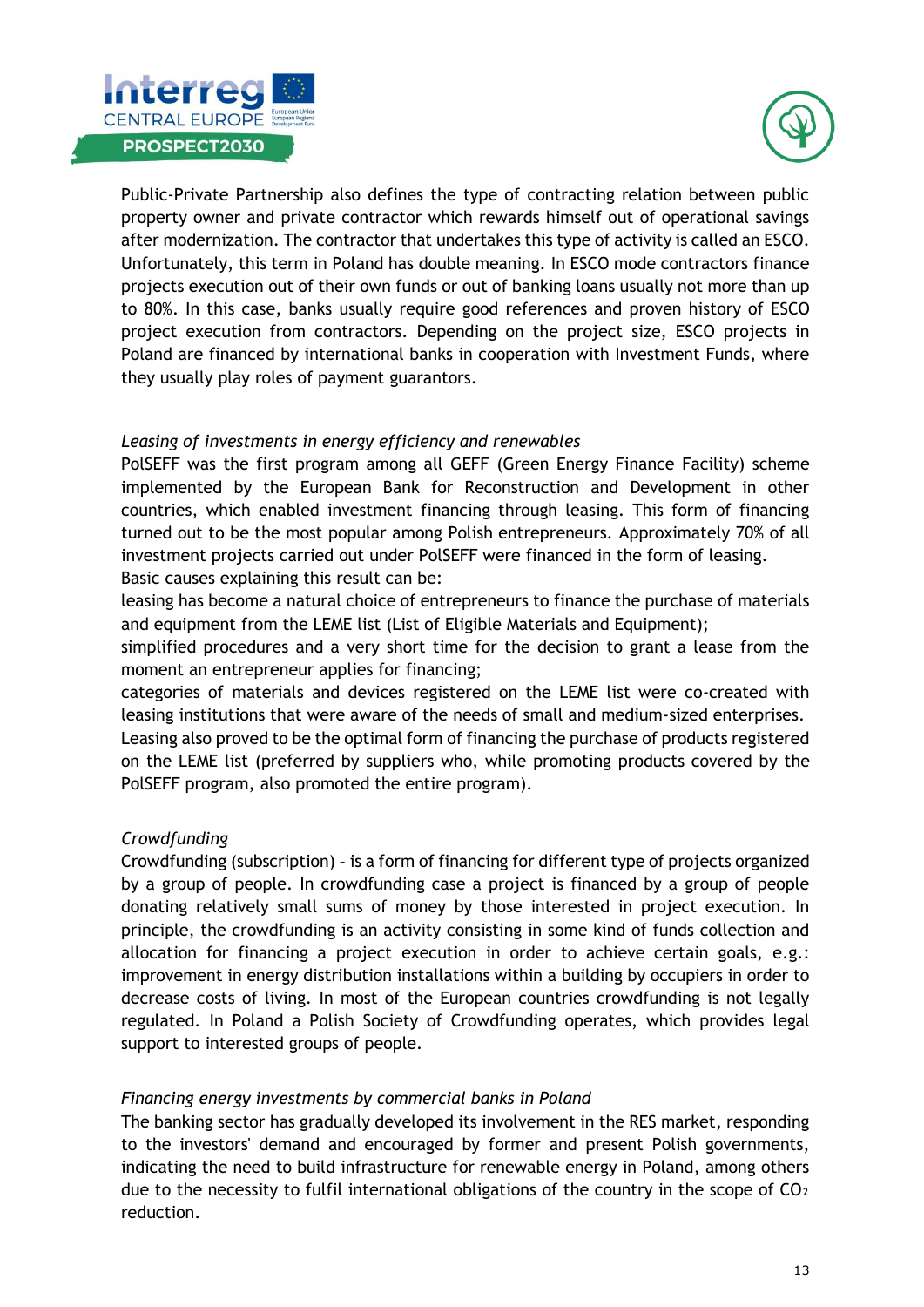



Representatives of the banking community assess the prospects for further development of this market in Poland as being subject to relatively high risk. The main problem is, above all, the huge instability of the national regulatory environment, especially the legal one.

Typical examples are:

- destabilization of the green certificates market;
- modification of the calculation method of the so-called substitution fee without introducing a minimum level (only the maximum level was introduced), which led to a negative stability change in the economic conditions for the continuation of long-term renewable energy projects;
- the ease with which the energy companies controlled by the State Treasury are trying to completely withdraw from the execution of the long-term CPA and PPA agreements that were the basis for financing the RES projects in the project finance formula.

All of the above factors caused either the lack of interest of banks in financing investments in renewable energy sources or a significant limitation of accessibility and raising the prices of their financing. As a consequence, the problems with access to external financing are also noted by investors seeking EU funds. The financial feasibility and timeline of these projects may be questionable. Bankers stress the need for the Polish state to rebuild confidence among investors and financial institutions. Lack of this confidence will cause reluctance to finance not only the renewable sector, but also other projects exposed to regulatory risk. Bankers also emphasize the need to undertake information and education activities in the public space on the economics of renewable energy sources, including the role of the banking system. Attention was drawn to appearing of unreliable or misrepresented information about banks participation in the development of renewable energy in Poland.

#### *BOS Bank*

Bank Ochrony Środowiska S.A. is a Polish bank whose majority shareholder is the National Fund for Environmental Protection and Water Management (NFOŚiGW). The Bank specializes in supporting projects and activities for environmental protection.

BOŚ offers a wide range of banking products and services:

- **•** investment and revolving financing;
- supplementing the offer of NFOSiGW and the Voivodship Environmental Protection Fund;
- European Offer a package for companies interested in EU subsidies;
- **·** investment advisory;
- **•** leasing;
- preferential financing implementation of projects that reduce the heat demand for heating the building or water, reducing primary energy losses in the local heat source and other investments aimed at reducing the negative impact on the environment.

Preferential financing is provided by BOŚ Bank in association with international financing institutions and/or financing schemes such as KfW Bankengruppe, CEB (Council of Europe Development Bank), EIB (European Investment Bank), JESSICA (Joint European Support for Sustainable Investment).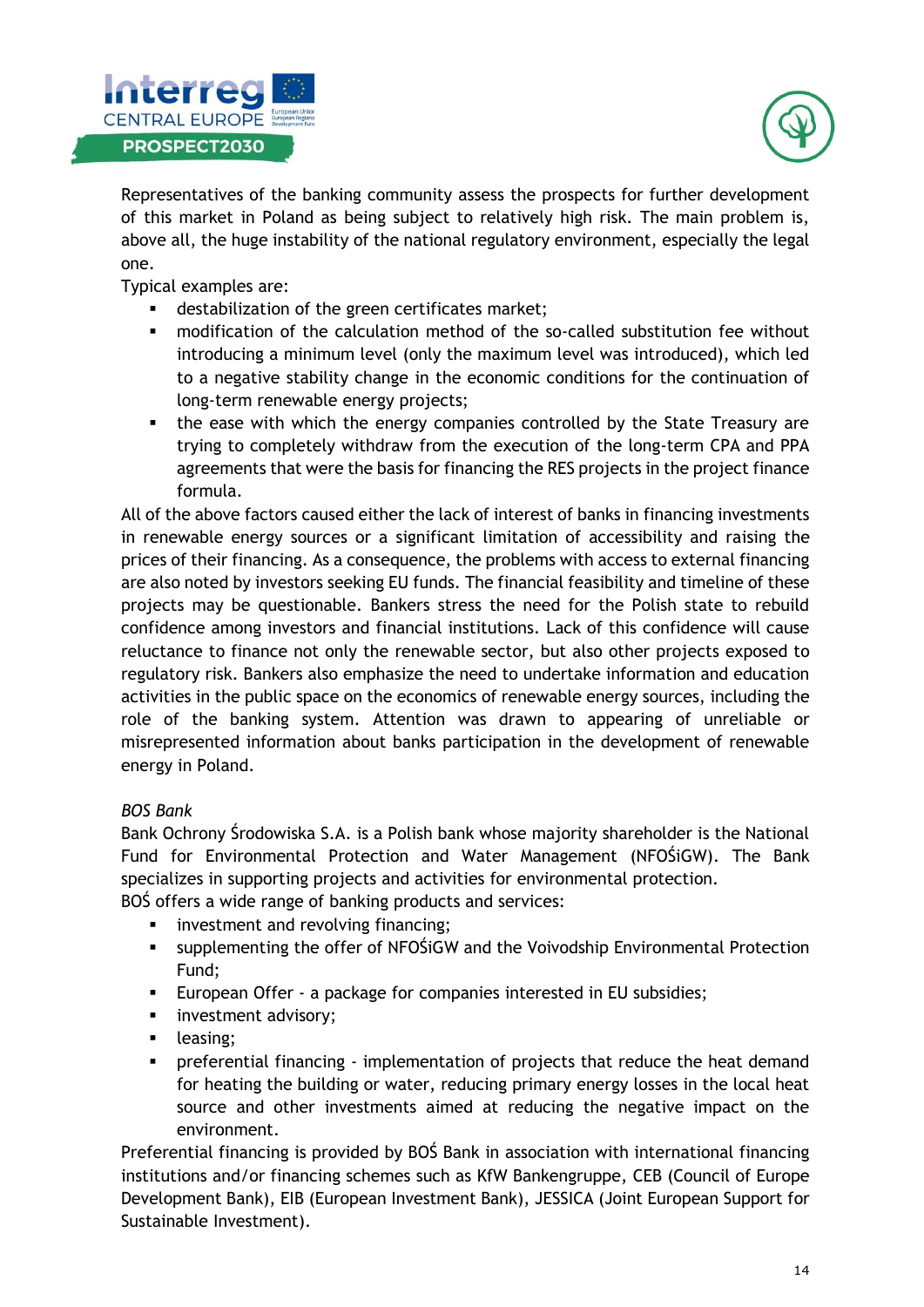



#### *Investment funds*

Investment Fund (IF) may be a public or private investing institution usually specializing in certain branches of activities. Usually, they operate in consortiums with banks and insurance institutions providing finances to large scale of EPCC projects execution resulting in development of new business opportunities, e.g. an EPC modernization project of district heating installation which creates new business opportunities to interested bodies. At investment completion IF may sell, lease or hire a professional operator to run a newly developed installation.

#### *Green Bonds*

At the edge of 2016/2017 Poland issued Green Bonds in cooperation with HSBC, JPMorgan and PKO BP at the amount of 750 000 000 Euro. They are granted in countrywide auctions to private companies interested in RES technology investments. They might be used for financing and refinancing projects that coincides with Green Bond Framework worked out by The Ministry of Finance according to ICMA Green Bond Principles.

#### <span id="page-15-0"></span>**5.1.5. Increase the social participation in decision-making processes**

The social acceptance of the projects related to the energy transitions is a key factor to accelerate the decarbonisation process. In general, the majority of the European citizens appreciate the sustainability policies and the more intensive exploitation of renewable energy sources in order to phase out fossil fuels, but they are often against investments if these are planned to be realized in their close neighbourhood.

This opposition is to a large extent attributed to the lack of comprehensible and quality information and the low efficiency of the conventional communication channels. This calls for new solutions based on Virtual Reality in the social acceptance. The innovative ITbased communication techniques are recommended to be addressed at transnational level in order to facilitate their rapid development and exchange of best practices.

## <span id="page-15-1"></span>**5.2. National thematic policy recommendations**

### <span id="page-15-2"></span>**5.2.1. Promotion of energy efficiency of buildings and building integrated renewables**

The building sector throughout in Europe represents the biggest aggregated energy consumer, accounting for nearly 40% of the total final energy consumption. By radical improvement of the energy performance of the public residential and commercial/industrial building stock, the current consumption level may be reduced depending on countries and regions by 30-50%.

The general public awareness should be strengthened in order to trigger i. behavioural changes and improved control of energy consumption as well as ii. investments to effectively reduce the energy consumption of homes, SMEs and municipal buildings.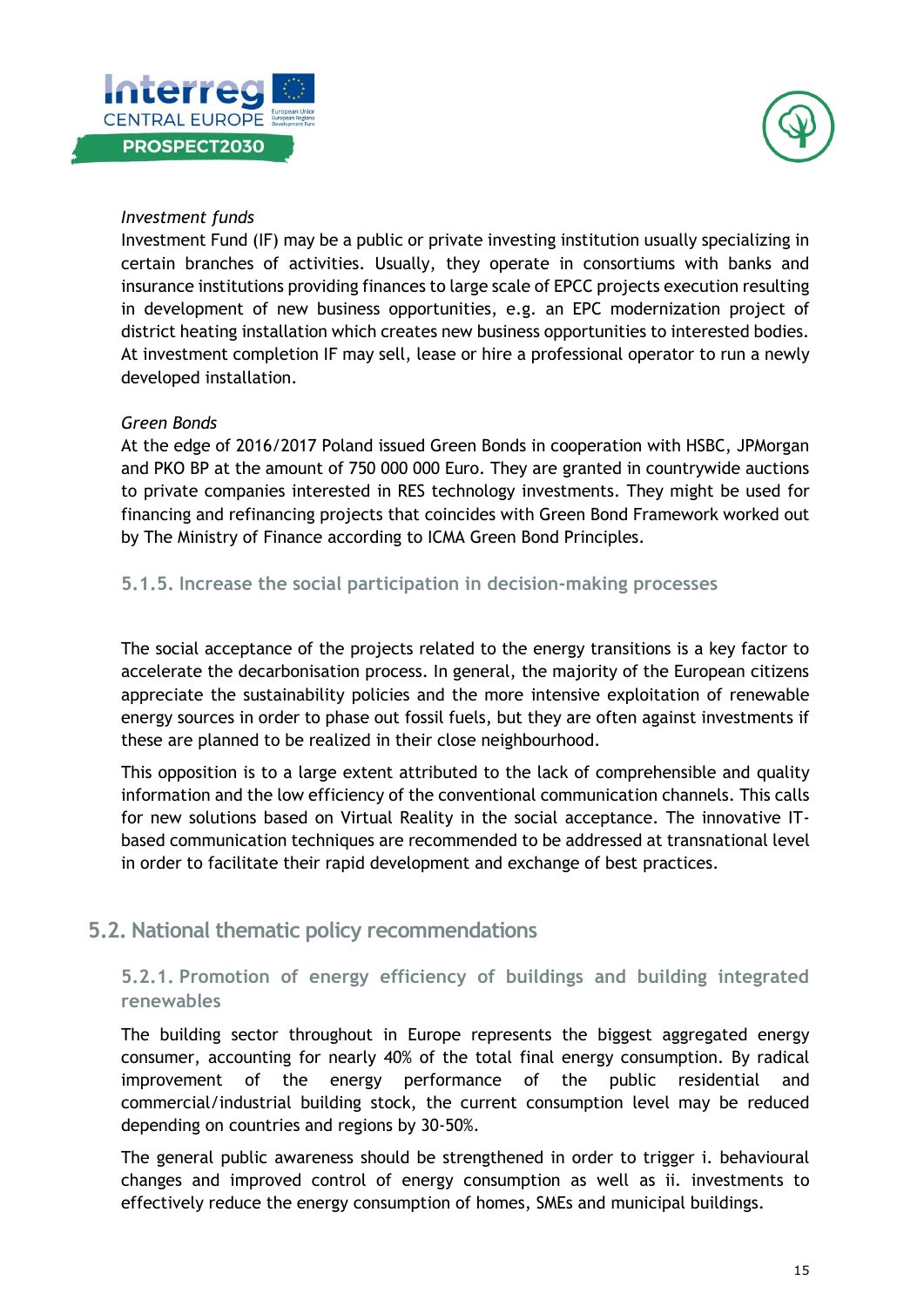



The awareness raising should at first place target the population, SMEs and municipalities with appropriately tailored measures. The attention of the general public should be called to among others reducing energy consumption by switching lights off, appropriately operating thermostatic valve, installation of rooftop solar panels, eco-driving. SMEs and municipalities are to be targeted to strengthen their energy management in order to identify their saving potentials and the appropriate measures to reduce the energy consumption.

However, the extremely long repayment periods discourage the building especially in the residential sector to invest into comprehensive energy retrofits. Public grants or other fiscal intervention such as VAT reduction, are deemed necessary to ensure an efficient market uptake of residential energy retrofit.

### <span id="page-16-0"></span>**5.2.2. ESCO/EPC to the energy retrofit of public buildings and infrastructure**

In order to demonstrate its "flagship" role, the public sector plays an important role in the green economic transition process. Due to the order of magnitude of the anticipated energy saving (and the coupled  $CO<sub>2</sub>$  reduction) potential, the energy retrofit of the public building stock (e.g. schools, hospitals, sports facilities, public offices, multifunctional buildings, social housing, etc.) and infrastructure is widely regarded to be one of the key focus areas where public funding can be efficiently leveraged by private resources.

In general, public authorities (central and local governments) have limited own financial resources for implementing the energy efficiency upgrade and/or installation of renewable energy generation infrastructure in their building stock and infrastructure (e.g. waterworks, wastewater treatment plants, public transport infrastructure, street lighting). The majority of these retrofits are typically non-bankable projects, and the associated investment needs usually well exceed the capacity of this public authorities' budgets. Therefore, the area remains a target for public grants which, however, offers a wide-ranging opportunity for mobilizing private funds based on energy performance contracting (EPC).

The energy upgrading of lighting systems such as street lighting and external and indoor lighting of public buildings and facilities involving the replacement of lighting systems and installation of dynamic lighting control, is one of the most obvious areas to partner with energy service companies (ESCOs). Other public infrastructures (e.g. water works, wastewater treatment plants, public transport) offer public-private partnership options.

In order to maximize the resources efficiency, the predominantly grant-based deep renovation of public buildings including integrated installations producing renewable energy, need to be shifted towards the optimal blend of public grants and ESCO financing.

ESCO schemes are also to be promoted for efficient renewable technologies such cogeneration of biogas, as onshore and offshore wind farms, solar-photovoltaic parks.

The legal and operational framework of ESCO varies from Member State to Member State. Therefore, all Member States where this framework does not or only partially exist should be completed by relevant legal provisions building on the existing legislation (e.g. public procurement and concession) as well as by practical operation guidance up to applicable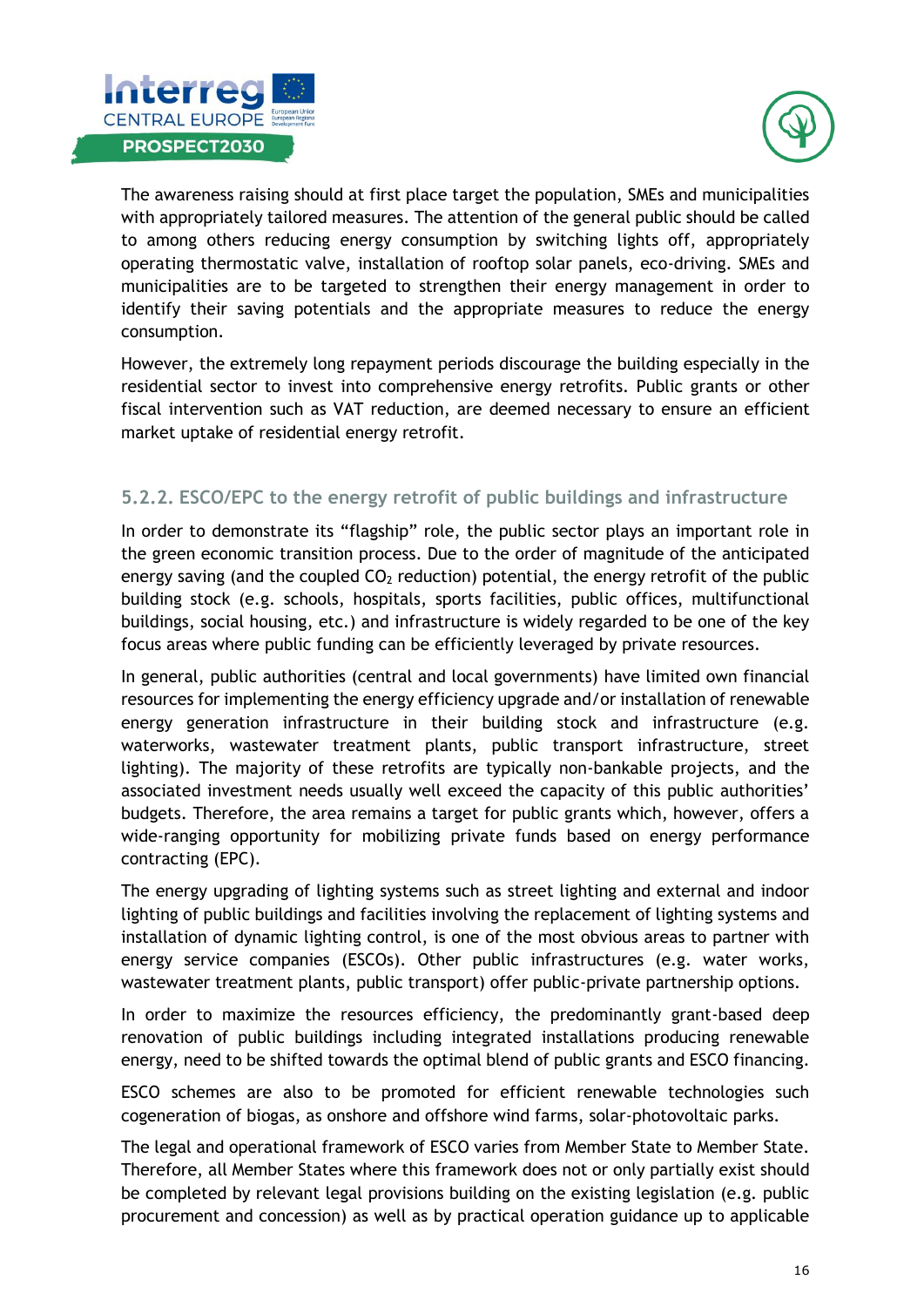



models for tendering and contracting. ESCO/EPC models developed for the public sector should be able to give a momentum for similar schemes targeting SMEs or large industrial actors in the energy retrofit of their buildings.

### <span id="page-17-0"></span>**5.2.3. Improving the energy efficiency and promotion of climate consciousness in the SME sector**

The commercial and industrial buildings of SMEs throughout in Europe are regarded to a large extent energetically outdated. SME investments are largely focused on technology upgrade and production capacity increase which are associated with limited greenhouse gas reduction potential (if any).

In order to achieve substantial greening in the SME sector, public funding is recommended to dedicate to promoting the implementation of energy management systems, voluntary assumption of provisions of the Energy Efficiency Directive (2012/27/EU) concerning the energy audits, identification and implementation of energy efficiency measures. Moreover, public financial contribution is required to promote the alignment of SMEs with the Sustainable Finance Taxonomy (EU Regulation 2020/852) in order to enhance the environmental consciousness in the SME sector.

## <span id="page-17-1"></span>**6. Policy recommendation at regional level**

## <span id="page-17-2"></span>**6.1. Regional horizontal policy recommendations**

#### <span id="page-17-3"></span>**6.1.1. Strengthening regional green governance**

Ideally, regional governance structures supporting the green transition should

- develop regional environmental/energy/climate short-, medium- and long-term strategies, road maps, action plans;
- support the national programming with collection and analysis of energy and climate data, engaging local stakeholders, monitoring of the state of affairs with regard to EE and RES investments as well as developing policy inputs;
- initiate, design and coordinate/implement regional projects, in particular high added value projects such as international cooperation and technology transfer projects;
- provide technical support for the local stakeholders (municipalities, homeowners, SMEs, NGOs, etc.) in project design, attracting funding (grants/loans) and implementation;
- support local governments to adhere to the timely implementation of their climate and energy commitments;
- **•** promote the sustainable exploitation of local renewable energy potential;
- monitor funding opportunities;
- raise awareness and provides targeted trainings for key stakeholder groups (in particular EE and RES);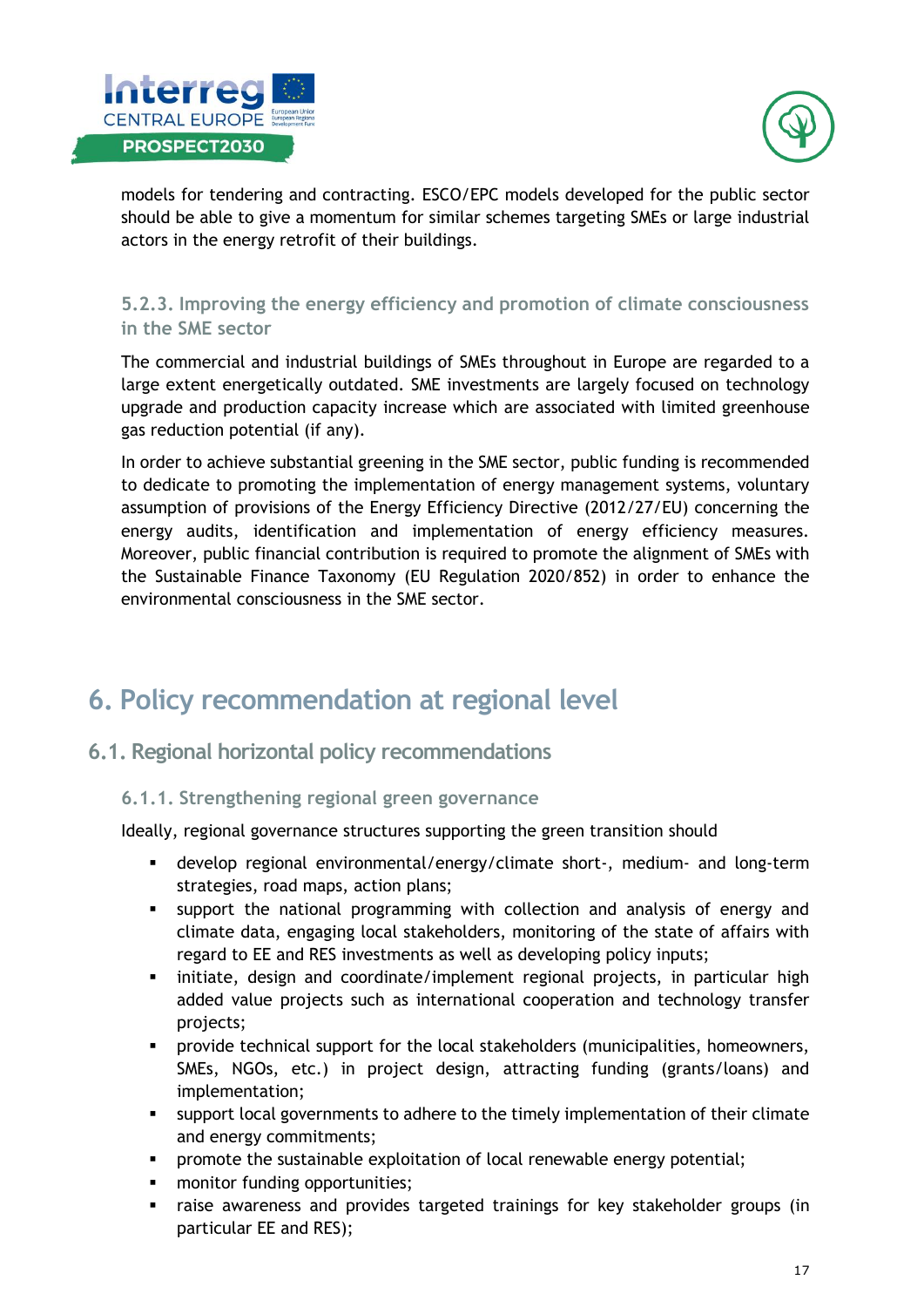



- **•** promote innovative financing tools and public-private partnership (energy performance contracting, leasing, crowdfunding, etc.) and public-private partnerships in order to mobilise private resources at large;
- promote specific cooperation networks such as for instance energy communities, renewable energy clusters or energy financing competence centres;
- develop energy and climate observatory at regional level in order to ensure the availability of energy and climate data at regional and local level, that can be used in regional and local strategic planning, the design of implementation measures as well as in monitoring and evaluation activities; and
- adopt the one-stop-shops model to support the energy retrofit of residential buildings in a holistic manner covering the entire customer journey starting with awareness and motivation through technical, energy and engineering aspects, and financial and legal advice.

These regional green governance structures have different maturity ranging between fullyfledged green governance structures, through structures with limited competence up to not yet existing structures.

At high maturity level, the recommendations are focused on strengthening the cooperation with local authorities and key stakeholders such as local bodies of the central government, innovation and research centres, educational institutions, economic clusters, business promoters.

In regions, where there is no designated office/department/service at regional level or it exists but only with a limited competence, the aim is to promote the creation or strengthening of decentralized energy and climate programming and implementation/coordination structure ("Climate Agency") that is set up and operated based on the internal resources of the respective regions. The key tasks of the Climate Agencies are in particular targeted to:

- support to the programming of energy and climate measures at regional level, and provides policy inputs for the programming at national level;
- develop and coordinate/implement key regional projects;
- support the regional stakeholders in project design, attracting funding and project implementation with particular focus on local governments to ensure the fulfilment of their climate commitments.

### <span id="page-18-0"></span>**6.1.2. Communication and capacity development**

Citizens and other key stakeholders are at the centre of the energy transition, since they can play an essential role in successful implementation energy measures. To boost the communication strategies and capacity building activities aimed at engaging them and raising their awareness on all energy issues, is thus crucial. Measures to induce behaviour change and to provide information and training can significantly contribute to the decrease of energy consumption and to a greater awareness of the need to increase energy efficiency and the use of renewable sources.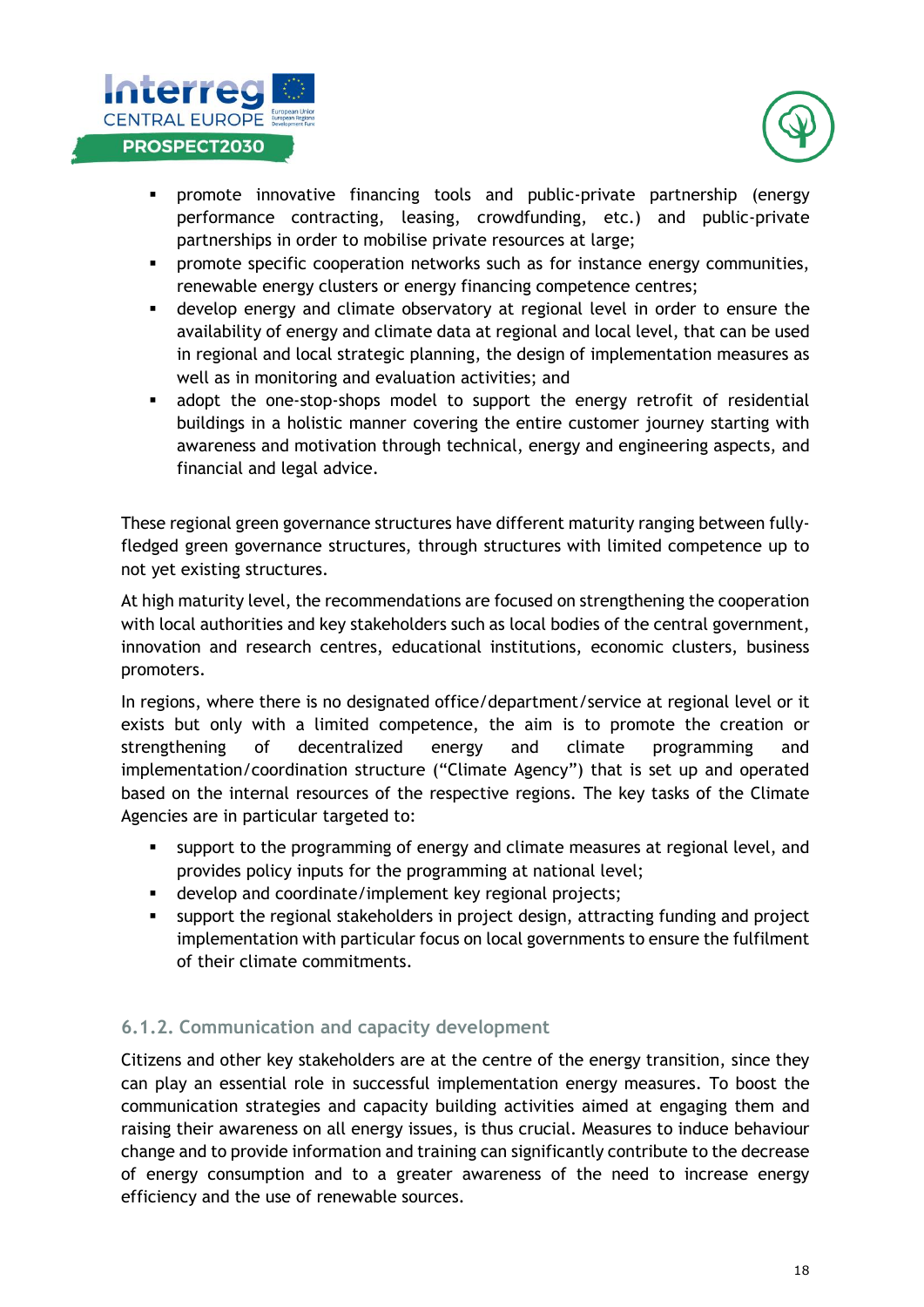



PROSPECT2030 identified the need for substantial communication, awareness raising, stakeholder engagement, networking and capacity building in the following areas:

- boosting communication and promotional activities targeting citizens and local authorities about actions and behaviours that improve the energy transition;
- engagement of homeowners to invest into energy efficiency and renewable measures to reduce the energy consumption and GHG emission of their homes;
- **•** promoting the benefits for energy and climate planning at local level, preferably based on the methodology developed by the Covenants of Mayors (SECAP), and educate them on appropriate energy planning;
- promote the energy cadaster and energy management practice including smart metering and monitoring at municipal level (municipal building and infrastructure);
- **•** sharing knowledge and best practices how to assess energy saving potentials, design appropriate energy efficiency measures and combining energy retrofits with integrated renewable solutions;
- supporting municipalities in the engagement of the local stakeholders; and eco-driving which represents one of 40 measures that should by 2050 contribute to 60% of traffic-generated emission reduction;
- creating local advisory groups to commit citizens and other stakeholders to contribute to paving the energy transition;
- promoting training activities such as project development assistance targeting local stakeholders including the staff of local authorities and professionals;
- **•** provision of information and training to local stakeholders (local authorities, SMEs, NGOs, etc.) on local, national and international funding opportunities, preparation of proposals/tenders and public procurement rules.

## <span id="page-19-0"></span>**6.2. Regional thematic policy recommendations**

#### <span id="page-19-1"></span>**6.2.1. Promotion of the installation of renewable technologies**

Renewable energy sources (RES) are essential to achieve EU targets set in the energy strategy for 2030 and for the carbon neutrality goal to follow. Given the actual level of energy consumption, the RES installations should be substantially speeded up. The anticipated increase of electric needs in the future per se requires further development for RES, and the new concept of decentralized energy systems triggers the need for installation of additional power plants with different characteristics in terms of capacity, location and operational functionality.

All these planned decentralised RES investments are coupled with a scenario of reduced capital costs for and incentive systems in place, that make RES investments even more attractive than the past. Given that it is urgent to manage the situation and promote the most desirable installations, avoiding the adverse environmental impacts or the negative social acceptance issues that raise whenever power plants are supposed to be installed.

In the regional context the key task includes, in particular: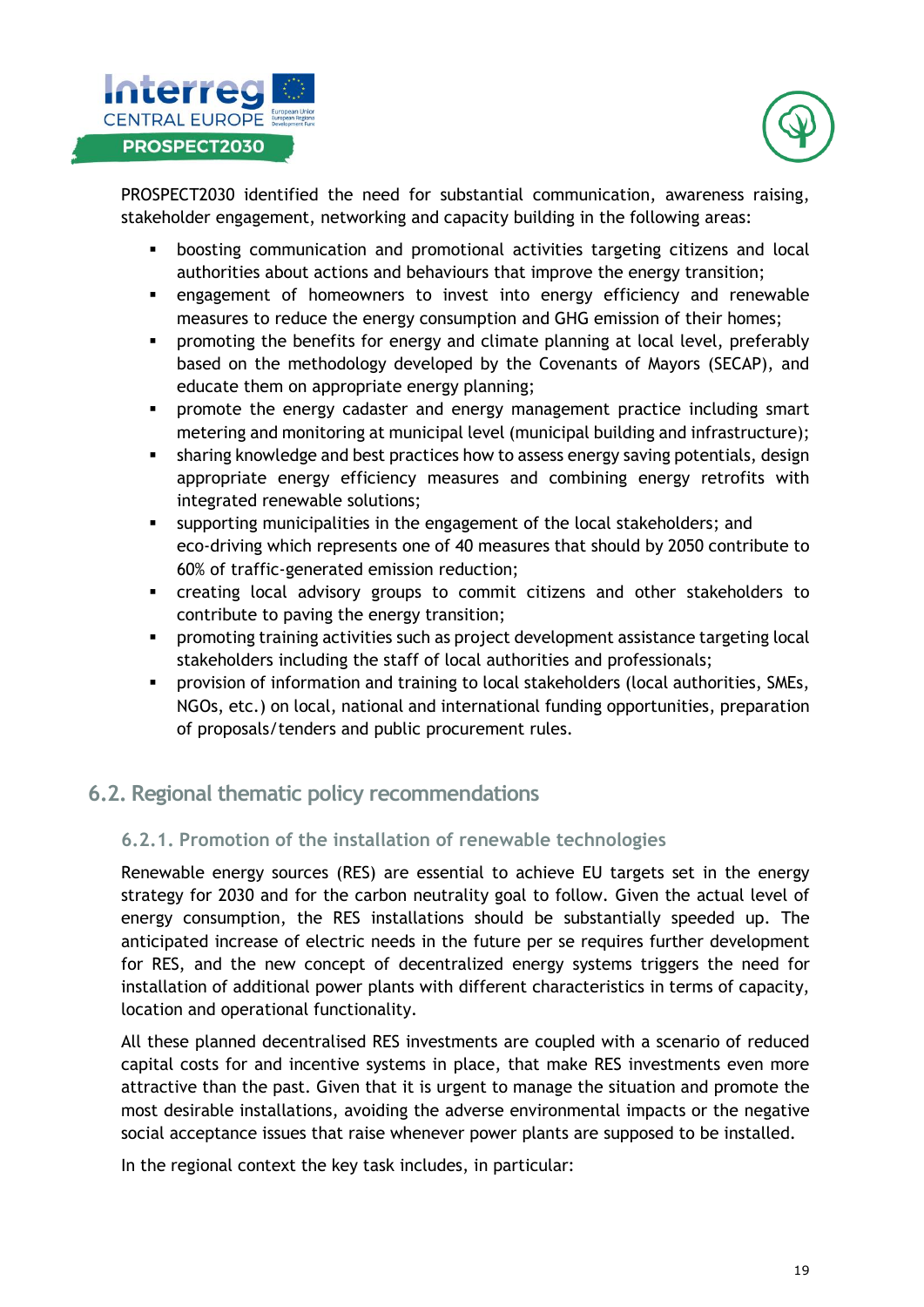



- **■** development or update of a regional RES cadastres identifying the suitable areas for the installation various RES options (e.g., solar photovoltaic, wind, biomass, biogas, geothermal, small-scale hydro power, energy generated by sea water);
- **■** development of regional technical guides on RES development for institutional and private investors addressing among others the prevailing legal framework, technology option in terms efficiency, lifetime, etc. permitting process, local market potentials, etc.;
- **EXEDENT** identification of the constraints and critical issues with regard to the national transmission grids and on the distributions network for the installation and connection of additional RES capacities;
- increase the quality standards of RES installations in terms of environmental performance and added value for the whole energy system, etc.;
- **·** increase the social acceptance of RES installations;
- creation of a shared knowledge platform between the regions, local authorities and energy operators to support the identification of the optimal location and size of new RES capacities.

#### <span id="page-20-0"></span>**6.2.2. The outdated transport fleets change to electric transport**

The transport sector is one of the biggest challenges of the decarbonization process. Low penetration of new technologies, higher prices, interest of industry segments linked to conventional fuels and inertia of behavioural changes affect the sector.

E-mobility is a common term that denotes a functional system that basically consists of electric vehicles, infrastructure for charging electric vehicles and information technologies that support the coordination of transport services. The share of the transport sector in the consumption of conventional fuels, the technical features of electric vehicles such as high efficiency of electric motors compared to internal combustion engines, and the absence of concentrated pollution emission in urban areas make necessary the e-mobility to become an integral part of the long-term energy transition.

Although, much of the national networks of electricity generation, transmission and distribution are aged, currently the regions play the leading role in the promotion of electromobility. The major required measure identified by PROSPECT2030 include:

- awareness raising and education in shifting the consumers' preferences in order to ensure more efficient, predictable and resilient energy future, and development of comprehensive approaches to encourage e-mobility at the regional and local levels in terms of developing charging infrastructure for electric vehicles, increasing the attractiveness of procurement and use of electric vehicles by public bodies and supporting the business sector to develop sustainable models for related services;
- **EXEDENT** elaboration of regional E-mobility roadmaps analysing the current situation and needs, assessing development scenarios and translating these into regional action plans;
- **E** development of charging infrastructure of electric vehicles and solar energy capture by photovoltaic panels and on-grid and off-grid energy storage options.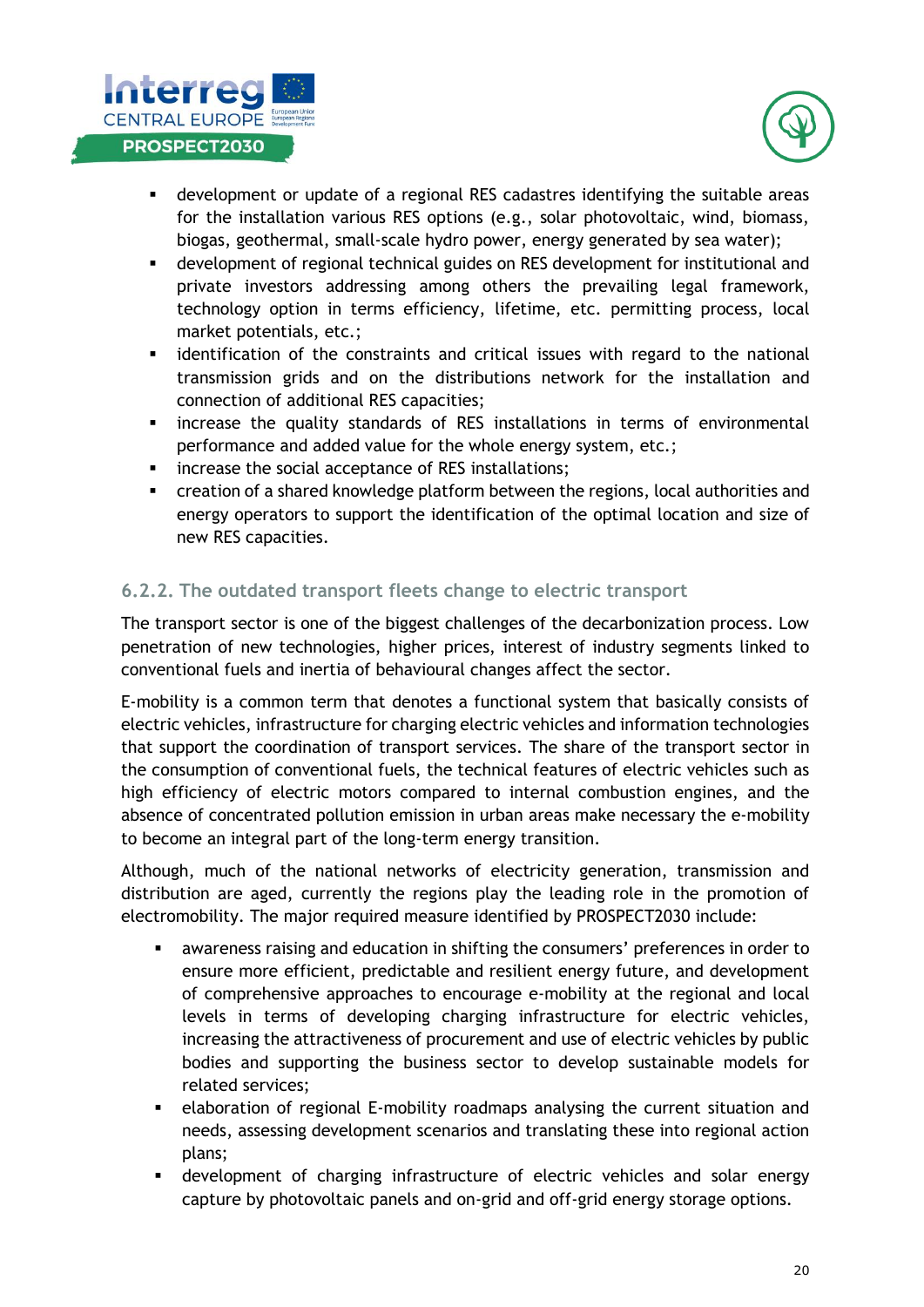



#### <span id="page-21-0"></span>**6.2.3. Supporting research and development**

The key research and development area identified by PROSPECR2030 are listed below:

- new technologies supporting energy transition such as green hydrogen;
- energy storage technologies;
- **■** management systems for renewable electricity sharing between different users and balancing between solar energy supply and demand;
- conversion of existing anaerobic fermentation plants from biogas to biomethane production;
- standardized quality management systems for biomass-fired plants and biogas digesters;
- development of small and medium sized biomass-fuelled district-heating plants along with sustainable forest management models;
- optimisation of existing district heating networks and integration with renewable energy generation and waste heat recovery opportunities;
- waste heat recovery in industrial processes and new industrial low-carbon technologies;
- provision of standardized IT-based data collection procedures for municipalities;
- development of the IT support of energy transmission and distribution grids; and sustainable buildings;
- **•** technology development for using the thermal energy of the sea.

### <span id="page-21-1"></span>**6.2.4. Development of Energy Communities**

The establishment of energy communities is a key step towards the decentralization of the future of the energy systems. It allows more participatory and democratic energy markets by engaging private citizens as producers, consumers and market players into their community, and thereby it can sensibly reduce the needs for large infrastructures and lower the final user expenses. Small industries and services can also participate actively in the community market. Selling excess electricity from renewables and injecting heat into the district heating grids, but also build and co-own some facilities such as small hydro, biogas digester, wood chip boilers, medium-size photovoltaic plants are some of the opportunities that can boost the energy system transition.

Recently, Energy Community has a clear status in EU and national legislation. They are stipulated as a non-commercial type of market actors that combine non-commercial economic aims with environmental and social community objectives. Energy Communities are defined in the revised Renewable Energy Directive (EU) 2018/2001 (setting up the 'renewable energy communities') and the revised Internal Electricity Market Directive (EU) 2019/944, introducing the 'citizen energy communities' concept.

Both citizen energy communities and renewable energy communities can exercise similar activities, including generation, distribution, supply, aggregation, consumption, sharing, storage of energy and provision of energy-related services. Depending on the activity performed, they must comply with the obligations and restrictions applicable to the other